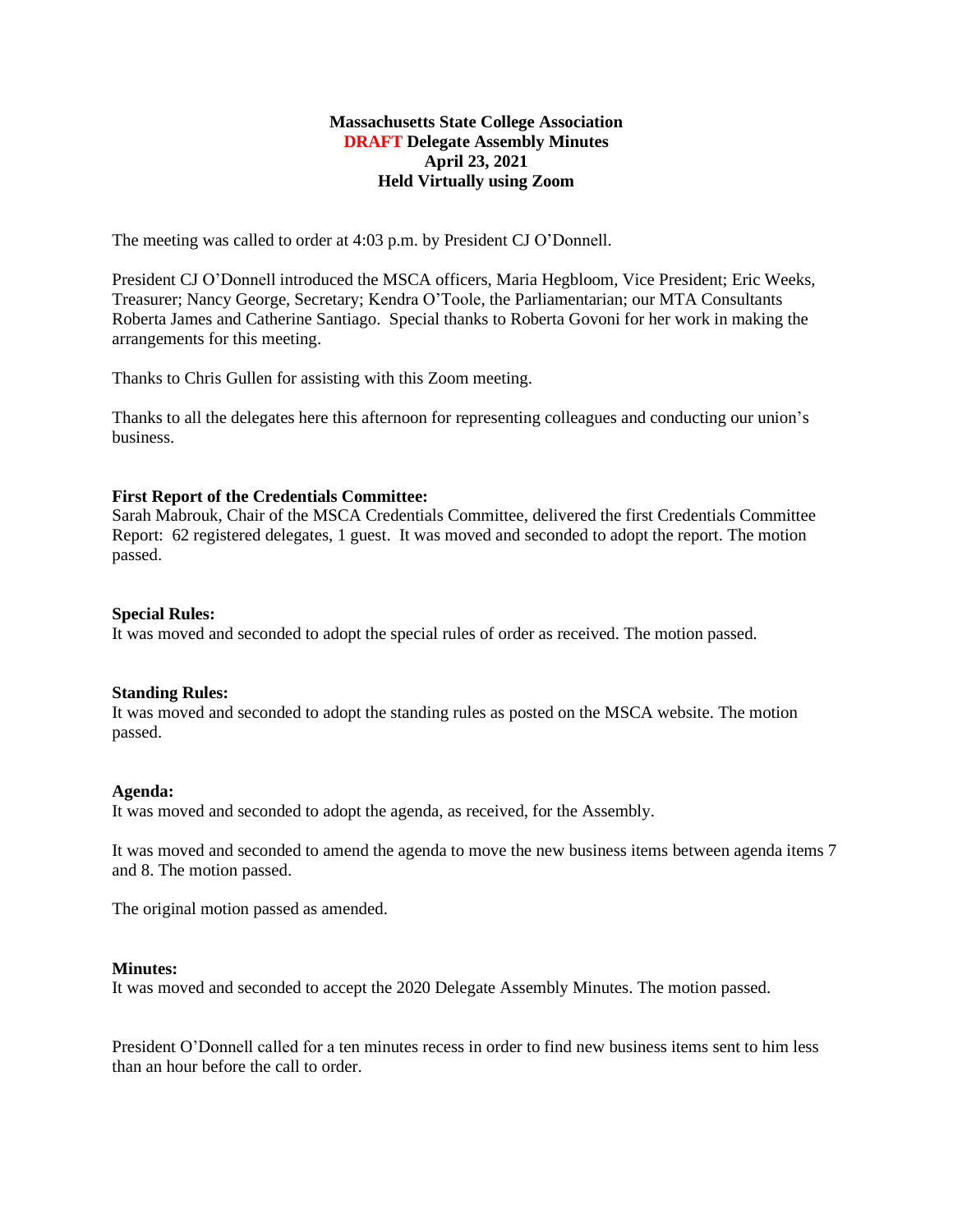### **New Business Items:**

## *New Business Item #1:*

It was moved and seconded to approve the following new business item:

## **Resolution for Democratic Election of Bargaining Committee Members**

### **Submitted: Irina Seceleanu on behalf of the MSCA Board of Directors**

**WHEREAS,** Democratic process is essential to union governance; and

**WHEREAS,** most positions within the MSCA including delegates are appointed through democratic elections; and

**WHEREAS,** a democratic elections process for the nomination of Bargaining Team members would be in line with the democratic process requirement for other MSCA appointments;

**THEREFORE,** be it resolved that unless expressly prohibited by a chapter constitution, Chapter Bargaining Committee representatives must be elected via a written, secret ballot, unless there is no more than one candidate for the position as is required for MSCA chapter delegates; and

**Resolved, That** the Chapter President shall consider the election results in making the recommendation to the MSCA President; and

**Resolved, That** the Chapter President must provide the election results to the MSCA President; and

**Resolved, That** the Bargaining Committee members so elected will be nominated by the MSCA President and appointed by confirmation of the Board.

Submitted by Irina Seceleanu, upon the unanimous recommendation of the MSCA Board of Directors, voted April 23, 2021.

The motion passed.

### *New Business Item #2:*

It was moved and seconded to approve the following new business item:

### **Resolution for MSCA to adopt Open Meeting Practices**

### **Maker: Joanna Gonsalves, Salem State University**

### **Second: Mara Dodge, Westfield State University**

**Whereas,** MSCA members have the right to affect the union's position on policy matters and internal governance,

**Whereas,** Regular meetings of the MSCA Board of Directors are open to all MSCA members in good standing – full-time, part-time and DGCE,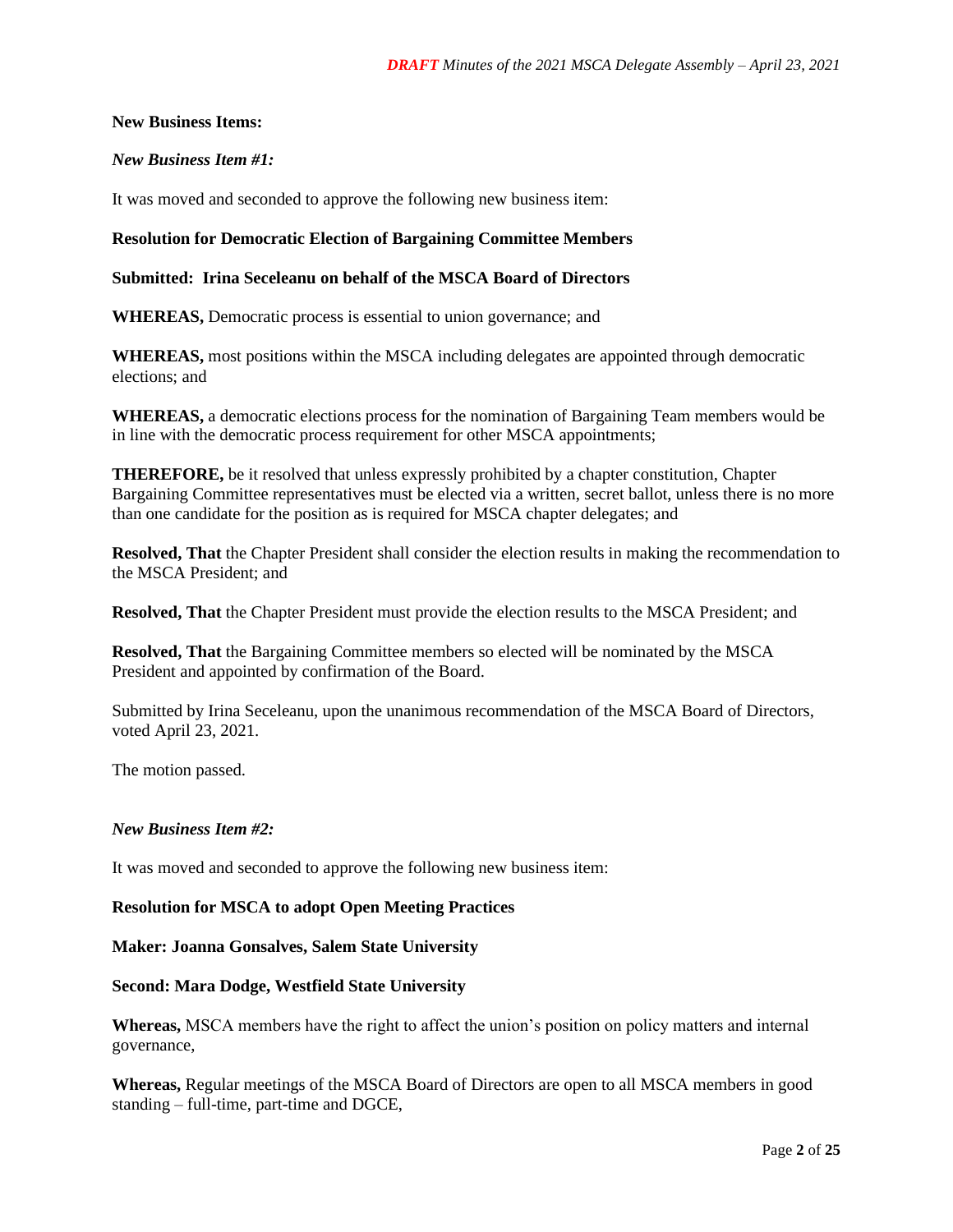**Whereas,** Time is set aside at the beginning of the Regular meetings of the MSCA Board of Directors meetings each month for visiting speakers,

**Whereas,** Dates and Times for Regular meetings of the MSCA Board of Directors are posted on the official MSCA Calendar but presently not the correct location of the meetings,

**Whereas**, Agendas for Regular meetings of the MSCA Board of Directors and Committee meetings are not posted in advance on the official MSCA website,

**Whereas,** Minutes of the Regular meetings of the MSCA Board of Directors are posted on the MSCA website but not the minutes of MSCA Committee meetings, and

**Whereas,** Current posting practices make it difficult for members to attend both Regular meetings of the MSCA Board of Directors and MSCA Committee meetings.

**Therefore,** Be it Resolved that All MSCA meetings, including Regular meetings of the MSCA Board of Directors and MSCA Committee meetings, be posted on the MSCA website, clearly labeled and easy to find, with instructions on how members can attend,

That agendas of meetings be posted three business days in advanced on the MSCA website,

That minutes of all meetings be posted to members once approved, and

That meetings are open to all members unless otherwise restricted by the MSCA Constitution.

It was moved and seconded to amend the above new business item so that the resolution is titled: *Resolution for MSCA to adopt Transparent Meeting Practices*. The motion passed.

It was moved and seconded to amend the above new business item so that the following language is modified (**BOLD** added language; [ ] deleted language)

**Therefore,** Be it Resolved that All MSCA meetings, including Regular meetings of the MSCA Board of Directors and MSCA Committee meetings**, excluding the Grievance and Bargaining Committees' meetings**, be posted on the MSCA website, clearly labeled and easy to find, with instructions on how members can attend,

That agendas of **these aforementioned** meetings be posted three business days in [advanced] **advance** on the MSCA website,

The motion passed.

The original motion passed as amended.

### *New Business Item #3:*

It was moved and seconded to approve the following new business item: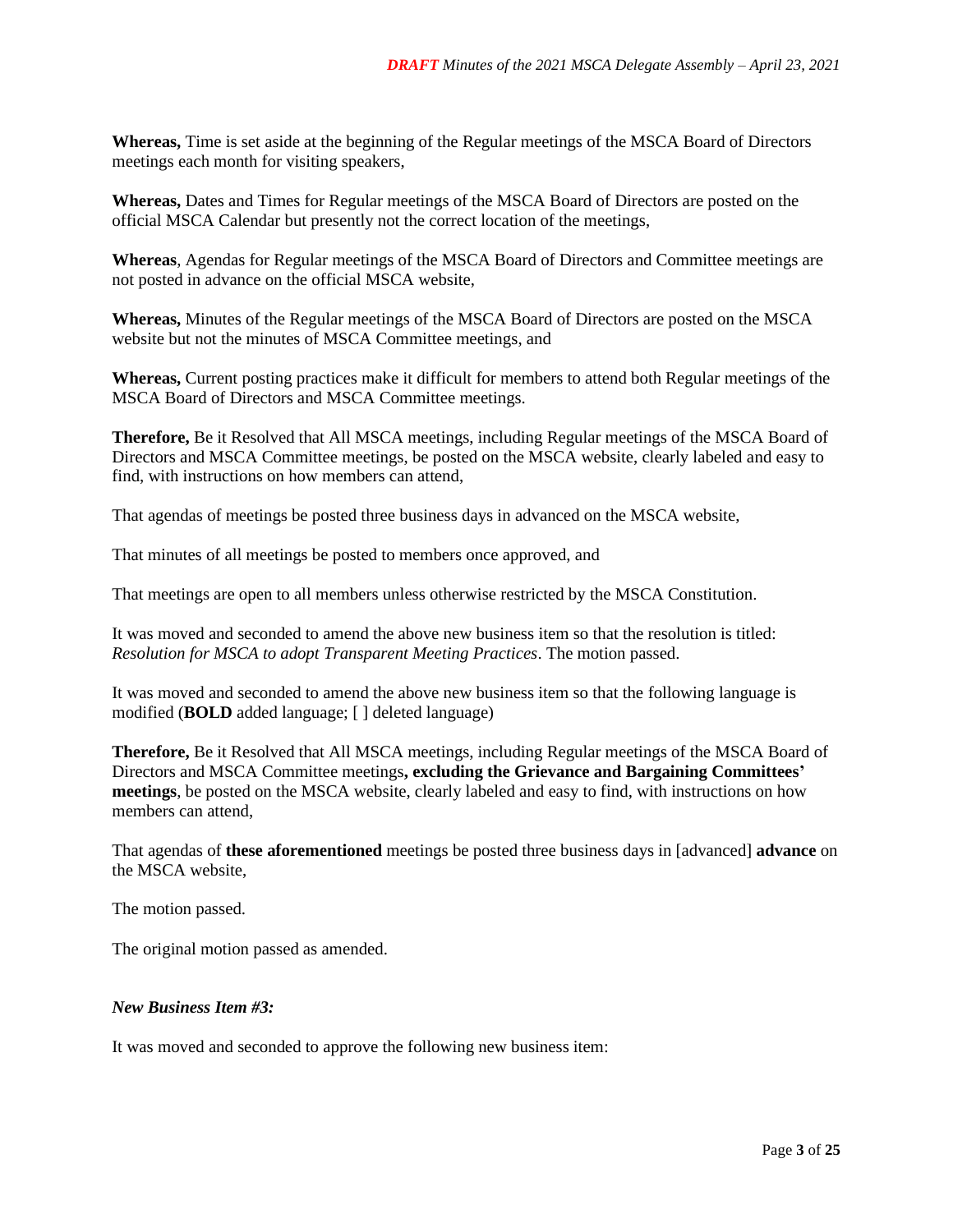### **Resolution for MSCA to hold state-wide candidate forums via video conference**

### **Maker: Virginia Rutter, Framingham State University**

### **Second: Katie Riel, Massachusetts College of Art and Design**

**WHEREAS,** the election of our statewide officers requires outreach throughout our state; and

**WHEREAS,** during the past two years we have established confidence and fluidity in using video conference as a meeting context for union activities such as our bargaining sessions and our general assembly; and

**WHEREAS,** outreach, communication, and contact between leadership and membership are crucial to organizing and leading our union; and

**WHEREAS,** efficiency in the form of conserved time and resources is crucial for our union; and WHEREAS, candidate travel to individual campuses is costly in terms of time and resources for the candidate as well as the overworked chapter presidents; and

**WHEREAS,** members benefit from direct contact and communication with their potentially elected leaders, Resolved, that the MSCA Delegate Assembly recommends that the MSCA Board of Directors include state-wide video conference forums in the biennial election procedures and elections calendar so that members may meet all candidates, including those who are unopposed; hear their reasons and preparation for serving; and ask them questions.

**Resolved, That** this plan specifically recommends election procedures that allow for the MSCA to

1. Establish separate one-hour forums for each elected position--including President, Vice President, Treasurer, Secretary, and any other elected positions that the Board of Directors determines would benefit from such a forum.

2. Schedule the forums at least two days prior to the commencement of voting and one week after close of the nomination and verification period. 1 2. Advertise these forums at least two weeks in advance to the full membership via social media, direct email, and our website.

3. Ask the Chair of MSCA elections to moderate or name a moderator in their place.

4. Set a timetable for each forum where candidates speak for 5-7 minutes about their reasons and preparation for serving before responding to questions.

5. Replace these plans for the previous elections procedures that include options for campus visits that were to be instigated and scheduled by each MSCA chapter president.

The motion passed.

#### **New Business Item #4:**

It was moved and seconded to approve the following new business item:

**Resolution for MSCA to adopt a "last-is-first" guiding principle to foster greater equity within our**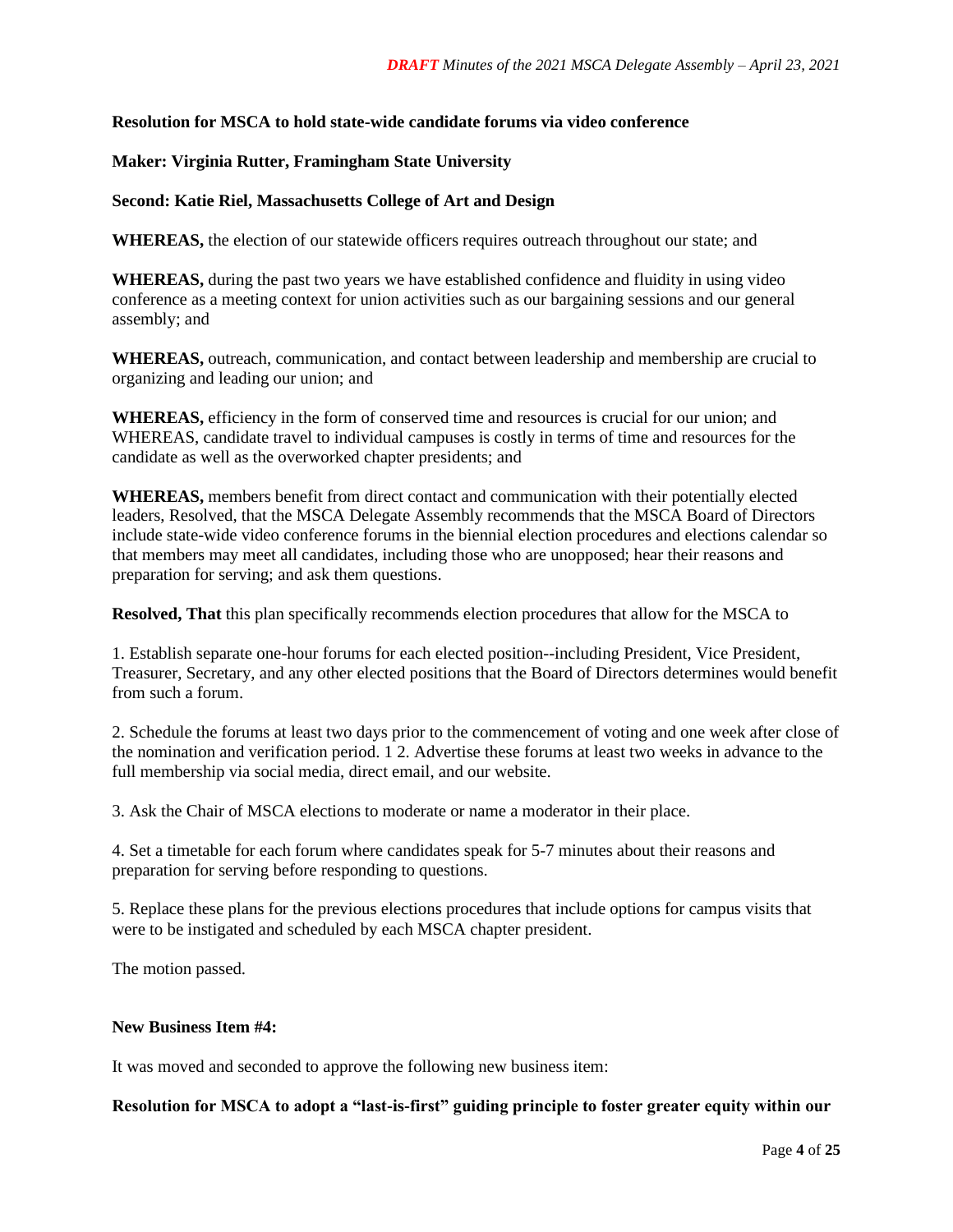**union and our campuses.**

## **Maker: Michelle Corbin, Worcester State University**

**Second: Bryant Sculos, Worcester State University** 

**--inequity described-**

**WHEREAS,** all who are employed in state universities under the Massachusetts BHE currently have widely unequal employment circumstances, with a lack of transparent decision-making and access to resources, particularly for part-time and full-time temporary employees; and

**WHEREAS,** these unequal statuses are growing in the context of management tactics that invoke austerity and claims that "this is how the market operates now"; and

**WHEREAS,** these inequalities emerge routinely in ordinary, everyday practices on our campuses and in our union as well as within our contracts and other agreements that formally regulate our working conditions; and

**WHEREAS,** these inequalities reflect and exacerbate the intersecting inequalities across race, ethnicity, nationality, and gender; and

**WHEREAS,** these inequalities are not to be confused with differences that are spelled out for tenure-line faculty around seniority and tenure and promotion status; and

**WHEREAS,** our working conditions, which feature this inequity and unpredictability, are our students' learning conditions, undermining our students' educations and opportunities; and

### **-divide and conquer described-**

**WHEREAS,** these disparate statuses constitute management's divide-and-conquer approach, which fosters divisions between more- and less-privileged employees in our work arrangements and access to physical spaces and resources in our universities; and

**WHEREAS, "**divide-and-conquer" is a well-known union-busting and union-weakening tactic; and 1

**WHEREAS,** this divide-and-conquer approach creates working arrangements that leave workers within our ranks subject to widely disparate payment schemes and working conditions; and

**WHEREAS,** this divide-and-conquer approach has actively facilitated excessive growth among university administrations to the exclusion of the needs of the rest, both through bloat and disproportionately high salaries for executives and other administrators; and

**WHEREAS,** the present COVID-19 pandemic and attendant economic crisis have amplified these divide-and-conquer methods as seen in escalating means of intimidation via furloughs and through practices of blunt abrogation of accountability by management for part-time faculty, full-time temporary faculty, and other positions that are more vulnerable under our contracts; and

### **--last-is-first introduced--**

**WHEREAS,** MSCA's navigation of the foregoing issues of equity occurs on individual campuses where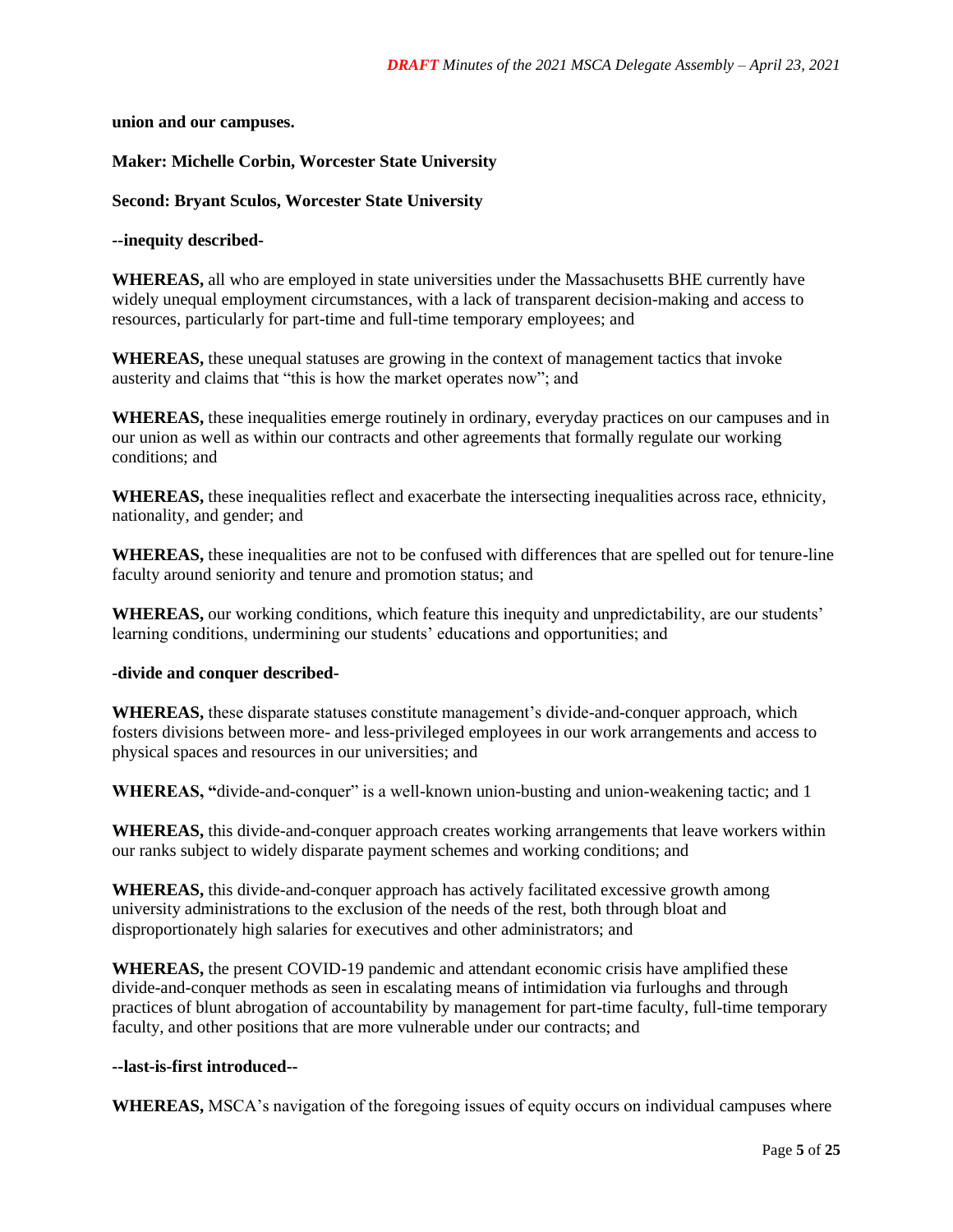each chapter takes the lead as well as in statewide contexts such as, but not limited to, the Employee Relations Committee (ERC) and bargaining; and

**WHEREAS,** a "last-is-first" approach involves a decision-making framework wherein an organization centers the needs and concerns of the most vulnerable members of their community, in opposition to the divide-and-conquer strategies and tactics that have fostered internal stratification and unequal working conditions; and

**WHEREAS,** a last-is-first approach signifies that our organization prioritizes addressing these inequities in its policies and decisions when negotiating, making proposals, or addressing community needs and thereby prioritizes these as opportunities to correct persistent and intractable inequalities at work; and

**WHEREAS,** the adoption of this resolution by the Annual Meeting of Delegates is its formal expression of opinion, intent, belief or position to guide the MSCA, its members, Board of Directors, Executive Committee and other groups within the MSCA structure; therefore, Resolved, That the MSCA adopt a "last-is-first" guiding principle, such that in decision-making the MSCA aims to prioritize the needs of the most vulnerable members as our first priority. Resolved, that, in particular the MSCA Board of Directors will adopt a last-as-first framework in executing its duties which could include but is not limited to bargaining, membership meetings, resource allocation, and ERC.

It was moved and seconded to amend the above resolution to include (**BOLD** added language; [ ] deleted language) the word **librarian** where the word faculty appears in the resolution. The motion passed.

It was moved and seconded to amend the above resolution to include the following changes (**BOLD** added language; [ ] deleted language):

**WHEREAS,** these inequalities reflect and exacerbate the intersecting inequalities across race, ethnicity, nationality, and gender, **and sexuality including gender non-conforming and LGBTQIA identities**; and

The motion passed.

The original motion passed as amended.

### *New Business Item #5:*

It was moved and seconded to approve the following New Business Item:

### **Resolution on Non-Elected Statewide MSCA Positions MSCA Delegate Assembly 2021**

### **Maker: Charlotte Haller, Worcester State University**

### **Second: Vicki Gruzynski, Worcester State University**

**WHEREAS,** members should be aware of the various non-elected statewide stipend & salaried positions that MSCA elected officers and members fill (i.e. those not listed in the MSCA Constitution) and have a way to contact those serving in these roles;

**WHEREAS,** those serving on the MSCA Board of Directors often carry many heavy responsibilities;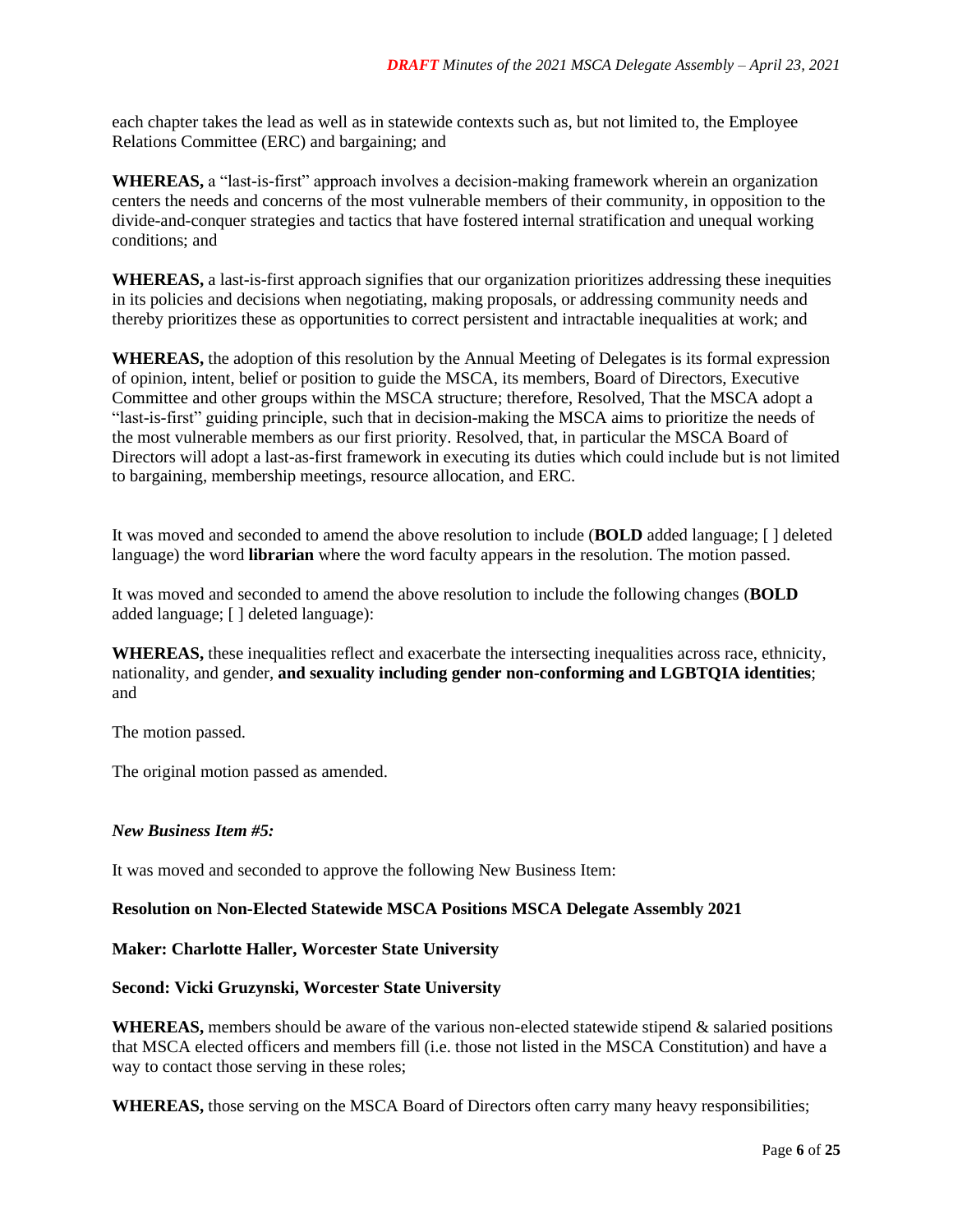**WHEREAS,** involving more members in statewide leadership roles can expand leadership ranks and bring to the union new perspectives and skills;

**WHEREAS,** according to the MSCA constitution "No person shall hold, at one time, two paid positions within the MSCA" (Article VI, Section 3) it could be beneficial to open such positions to all members;

**WHEREAS,** a clearly defined process through which non-elected paid positions and stipends are allocated and candidates are selected creates greater transparency and accountability;

**THEREFORE,** be it resolved that brief job descriptions be created for the salaried/ stipend positions whose duties are not currently listed in the MSCA constitution (i.e. Bargaining Action Leader, Perspective Editor, Assistant Editor, MSCA Webmaster, Organizing & Unity Leader, and Archivist);

**Resolved, That** these job descriptions be listed on the MSCA webpage along with the name of the person filling each role, their contact information (email) and university affiliation;

**Resolved, That** an application process be established for those positions which could be filled by MSCA members who both do and do not serve on the Board of Directors

**Resolved, That** this application process include the following – the advertising of such positions and the creation of an application process;

**Resolved, That** the MSCA Board of Directors takes an advisory vote on the selection of the candidate(s).

**Resolved, That** each person filling these non-elected positions submit an annual report on their work which shall be shared at the annual Delegate Assembly (similar to the reports of the Standing Committees).

The motion passed.

### **MSCA Officers' Reports:**

*President's Report – CJ O'Donnell*

Thank you! I know you do not hear that nearly enough. For more than a year now thousands of our faculty and librarians have been required to move classes online or to remote teaching, to work from home, to manage student emailing us all hours of the day and on weekends, all while juggling our family responsibilities. The stress has been immense and platitudes from management do not ease that.

A year ago, we anticipated returning to in-person classes for the Fall 2020 semester. A year later we now anticipate returning to in-person classes for the Fall 2021 semester. The creation of vaccines makes the return more likely, but apprehension remains. Details of our fall returns are not known, but the union will be demanding a safe return. I am hopeful that a year from now we will once again be able to meet inperson.

The professionalism and dedication of the MSCA librarians and faculty continue to make me proud to me a member. It remains an honor to serve as President of the Massachusetts State College Association these last thirteen years.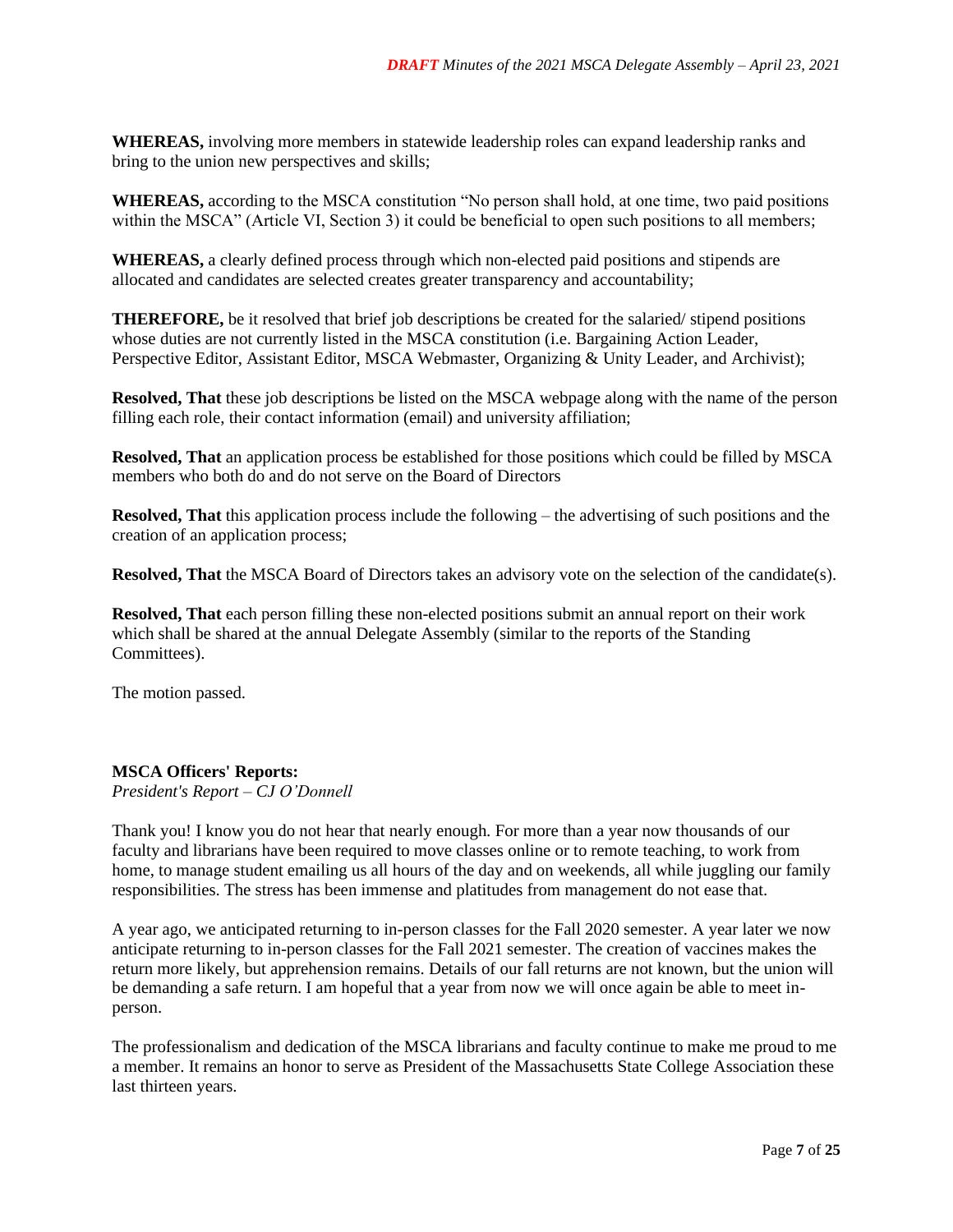Please know that the MSCA Officers, Chapter Presidents, members of the Board of Directors, members serving on MSCA committees and staff continue to work hard on your behalf, although virtually. In particular, your chapter presidents have had unprecedented challenges dealing with new and unusual situations that have arisen this past year.

I would also like to express the great appreciation the Board and I have for the two MTA consultants assigned to the MSCA. Roberta James is assigned to the MSCA's Bridgewater, MassArt, Mass Maritime and Salem chapters; and Catherine Santiago is assigned to the MSCA's Fitchburg, Framingham, MCLA, Westfield and Worcester chapters.

# **Recruitment of New Members**

This past year I have worked closely with Organizing and Unity Co-Leaders Irina Seceleanu and Aruna Krishnamurthy to develop and implement strategies to recruit new faculty and librarians as union members, as well as working to convince current non-union bargaining unit members to join the union. You can read more about this in the Organizing and Unity report.

### **Funding for Public Higher Education**

The MSCA took the lead in a push to override Governor Baker's vetoes of public higher education funding line items in the FY 2021 budget. These efforts generated thousands of emails to our state representatives and senators, and we were able to convince the Legislature to override ever veto, resulting in an additional \$15 million for the state universities and community colleges.

The MSCA Legislation Committee is working to pass MTA's Cherish Act as part of MTA's legislative action and our effort to increase funding for public higher education. You can read more about this in the Legislation Committee's report.

# **Fighting the Austerity Narrative**

At last year's Assembly delegates passed a new business item to have an issue of the MSCA Perspective dedicated to resisting austerity. This issue appeared in December 2020. Austerity is now a false narrative being pushed more and more frequently as it adversely affects faculty and librarians, and the quality education we work diligently to provide. In addition, and in response to statements by state university administrators and representatives at the DGCE bargaining table restrictions on the use of federal relief funds, we worked with MTA and NEA and posted the Truth about Federal Relief. This is one of many regular posts members should view on the MSCA website.

### **Furloughs and Retrenchment**

The MSCA has appealed the hearing officer's dismissal of our charge against Salem State University's implementation of furloughs this spring. SSU President Keenan furloughed faculty for a week in March and will furlough faculty again for a week in May. Librarians will also be furloughed for two weeks, but the weeks were not prescribed.

MSCA members from seven of the nine chapter joined SSU faculty and librarians at a rally against furloughs on March 18th which was covered by a number of media outlets. We were joined by SSU alumna and state representative Jessica Giannino (16th Suffolk).

You should know that as part of the day contract negotiations last year, the state university presidents sought to diminish contract language regarding retrenchments. We anticipate the presidents will again employee this anti-employee, union-busting tactic.

### **Contract Enforcement**

Grievance officers have had unprecedented challenges this year with new and unusual situations arising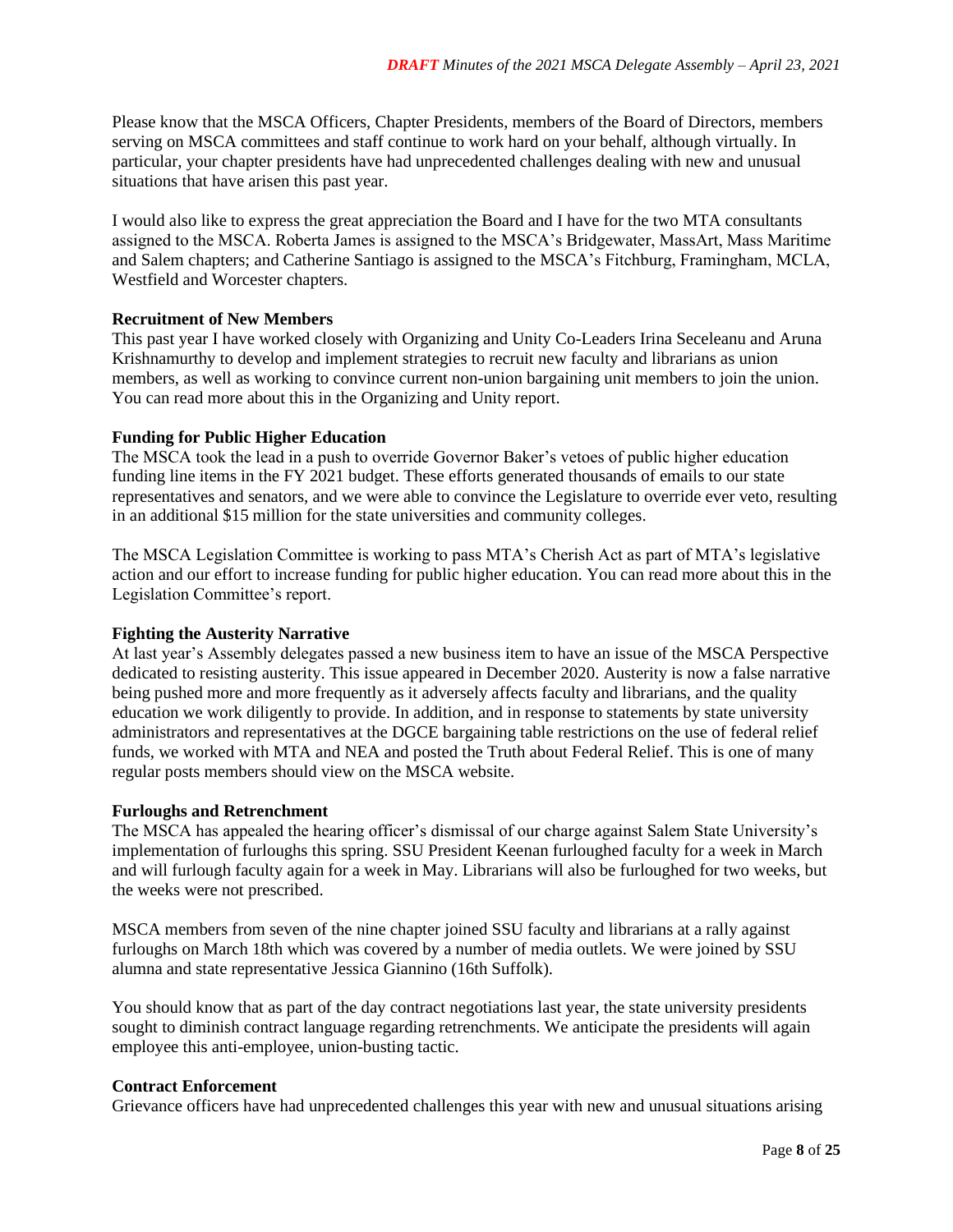frequently. I have worked with Grievance Committee Chair Robert Donohue at committee meetings and in mediation and arbitration preparation. You can read more about contract enforcement in the Grievance Committee report.

## **Day and DGCE Bargaining**

What seems like perpetual bargaining continues. The DGCE contract expired on December 31, 2020 and the team has been at the table since July 2020. For details on proposals see the DGCE Negotiation page and DGCE Bargaining Committee Chair Irina Seceleanu's DGCE Bargaining Committee report. There are upcoming sessions scheduled for April and May.

The one-year day contract extension expires on June 30, 2021 and the team has been at the working to put together a comprehensive proposal for several months. For details on negotiations see the Day Negotiation page, Day Bargaining Committee Chair Maria Hegbloom will be reporting today. Ground rule have been agreed to and there are upcoming sessions scheduled for April and May.

### **Unemployment Workshops**

Working with Irina Seceleanu and Aruna Krishnamurthy, the union held three unemployment workshops this year focused on part-time and DGCE faculty. Another workshop will be held on May 13th and we intend to invite community college part-time and DCE faculty to attend as well.

### **Prioritizing Higher Education Employees in the Vaccine Rollout**

The MSCA spearheaded an effort to have higher education employees, particularly those working on campus, moved from Phase 3 to Phase 2 of the rollout of COVID-19 vaccination plan. Phase 3 includes all adults (now those 16 and older) while Phase 2 included preK-12 educators. We believed higher education employees – declared essential workers by the governor in March 2020 – would have appropriately been included in Phase 2. We were not successful, although some employees at the state universities were able to receive vaccinations prior to the state entering Phase 3.

### *Post-Tenure Review*

PTR results were released this month. The initial results were:

| <b>University</b>    | <b>Reviewed</b> | 6%  | 3% | 0% |
|----------------------|-----------------|-----|----|----|
| Bridgewater          | 27              | 27  | 0  | 0  |
| Fitchburg            | 9               |     |    |    |
| Framingham           | 17              | 16  |    | 0  |
| MassArt              | 11              | 11  |    |    |
| <b>MCLA</b>          | 6               | 6   | 0  |    |
| <b>Mass Maritime</b> | $\theta$        |     |    | 0  |
| Salem                | 34              | 32  | ി  | O  |
| Westfield            |                 |     | 0  |    |
| Worcester            | 18              | 18  |    |    |
| <b>Total</b>         | 129             | 126 | 3  |    |

Respectfully submitted, CJ O'Donnell

*Vice President's Report Maria Hegbloom, Vice-President*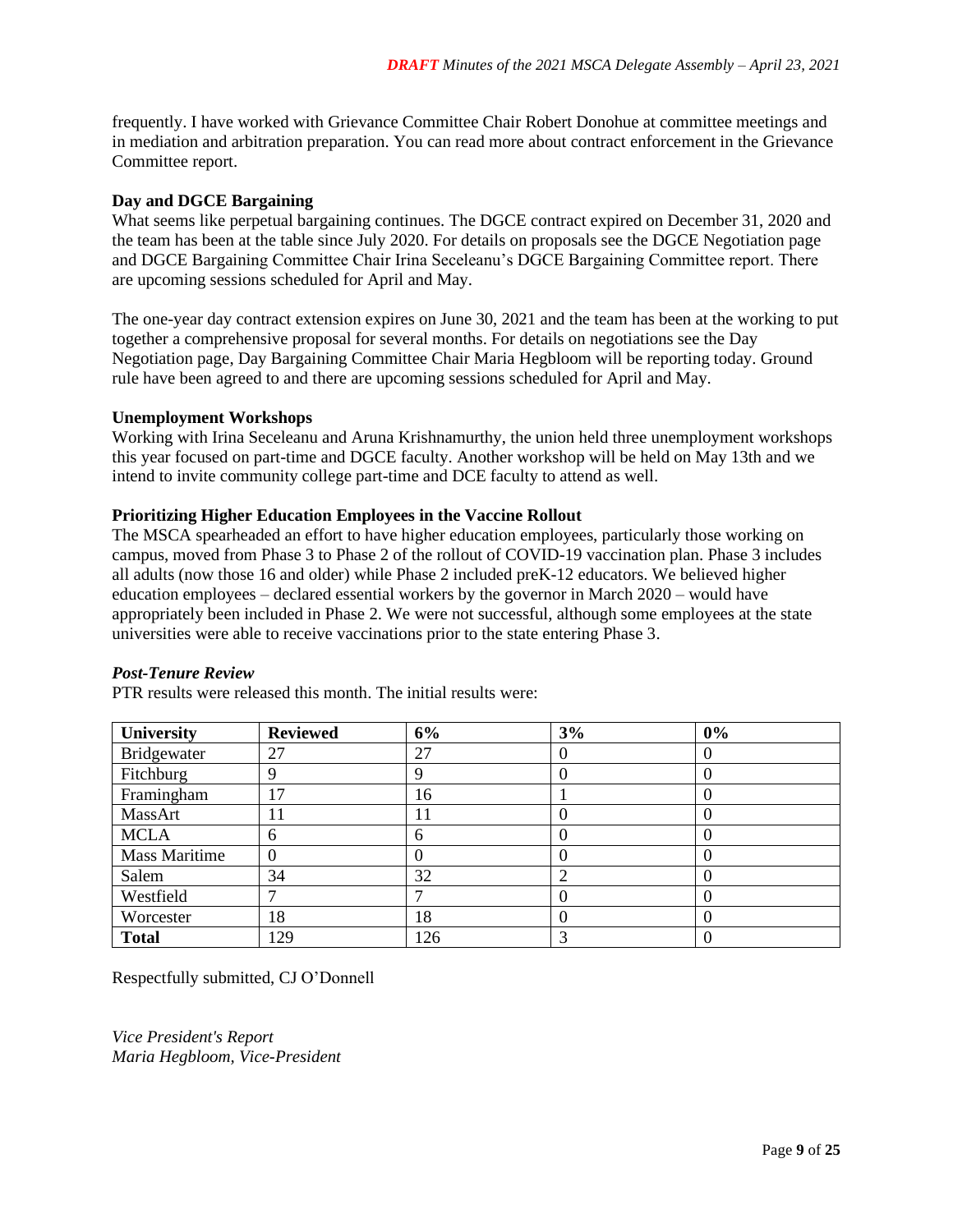# **Overview**

This has been a year of upheaval, change, and transformation. While the pandemic has created significant concerns and problems for our universities, members, and union, it has also opened new opportunities to rethink some of our work, our priorities, and how we might take advantage of possibilities for connection and action in the upcoming years. So it is within this context that I would like to highlight a few key areas of our union work as we look toward growing our power in the coming years. These have been priorities for me in my work as Vice President and I feel that they have helped to make our union stronger as we face continued threats in the coming years.

• Utilizing zoom technologies for new opportunities for member-to-member engagement, statewide union activities and actions, and member inclusion in bargaining.

• Growing attention to funding issues, campus debt, and the need to address these through organizing and activism.

• Stronger connections between the work of the MSCA, MTA, and the NEA to grow our union power.

• Increased transparency so that our members know what is going on in the MSCA and MTA and feel prepared to get involved.

# **MSCA Summer Forum Series: Statewide Member Engagement**

Taking advantage of the introduction of zoom as a platform, we were able to create new opportunities for our members across the state to come together and discuss key issues that are shaping the landscape of public higher education. These discussions were successful for shaping some of the work that the union engaged in throughout the rest of the year, but also in helping define the conversations our members would have with one another, with their administrations, and in their communities.

Over 350+ members from across the nine state universities attended one or more of the forums that were held throughout June/July.

- Fall Return? Considering Safety and Educational Quality in a Global Pandemic
- Public Educators and Educating the Public: Fighting Racism in our Communities, Campuses, and Classrooms
- Now More Than Ever: Funding the Future of Public Higher Education in Massachusetts
- Don't Waste a Good Crisis: (Re)Defining Public Higher Education

These forums were planned and led by a variety of union leaders and members.

A number of key items came from these forums and helped us to move issues forward throughout the year.

# Fall Return: Health & Safety

• Checklist: This checklist represents some of the key health and safety concerns that members' voiced in relation to their university return plans. It was shared earlier in the summer as a tool that chapters and members could use to assess the plans of their own university

• Collective Bargaining Agreements: Our bargaining committee has worked to incorporate health and safety language into our 1-year proposal that we hope to secure agreement on before the beginning of the semester to provide some increased security for the rights of our members to a safe and healthy workspace.

• Continued Monitoring: Chapter leaders will continue to monitor the health and safety protocols and plans on their campus and we encourage members who have specific concerns to contact their chapter presidents. In addition, our MSCA statewide board of directors will be working to create a Health & Safety committee to help keep track of broader state-wide and federal guidelines and to incorporate the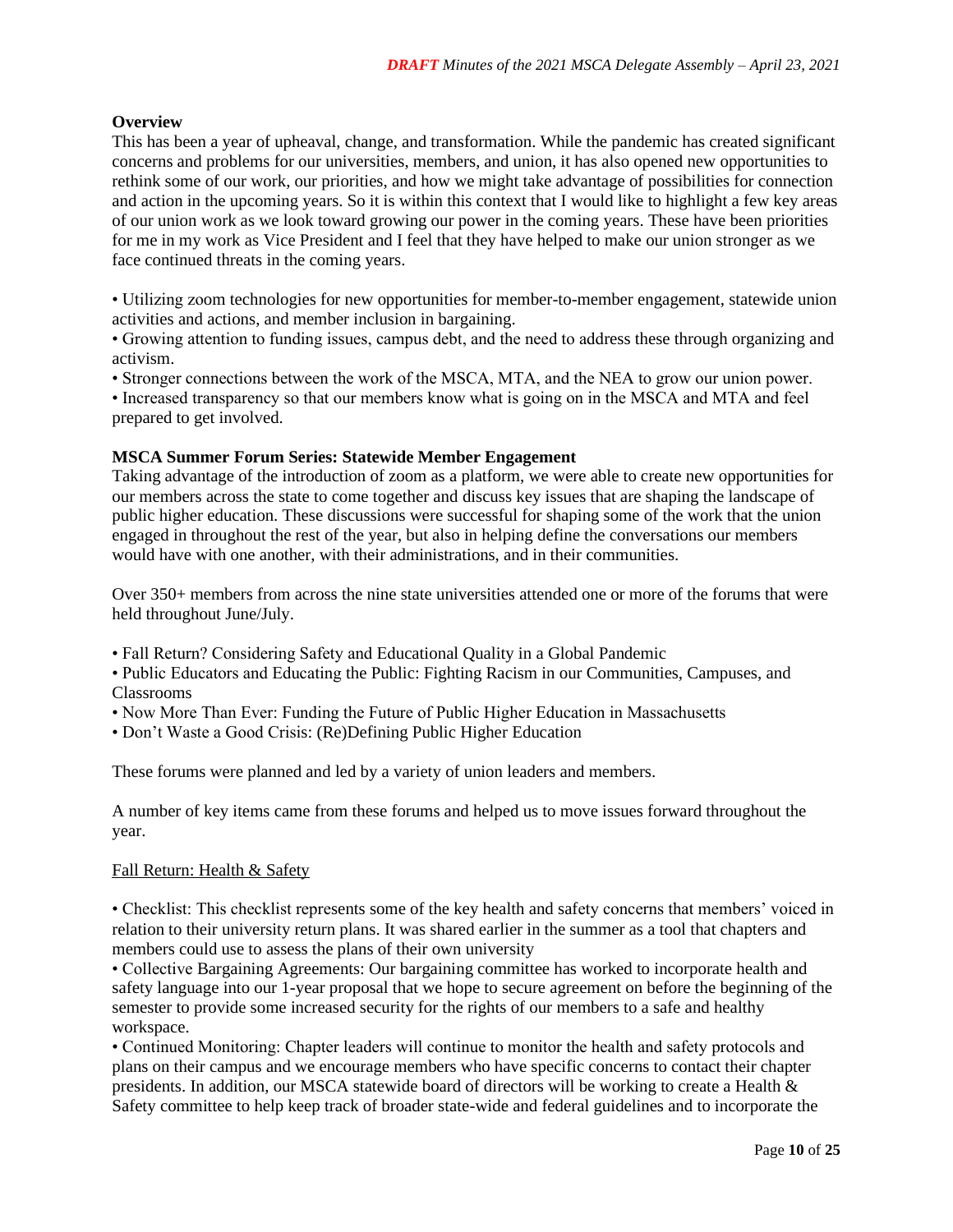tools and advice from MTA on health and safety at our local levels. Union members interested in serving on this committee should contact their chapter president.

### Fighting Racism in our Classrooms, Campus, and Communities

• Union Statement: In response to the George Floyd murder and subsequent protests, our statewide Board of Directors crafted a public message outlining our union commitment to fighting racism.

• Working toward Collaboration: Several of our campuses have already started to engage with their own campus police units to seek collaborative change that acknowledges systemic racism within policing and seeks implementation of anti-racist measures on our campuses. We plan to have several forums open to our entire statewide community to share information about these initiatives to aid other members seeking change on their campuses.

• Collective Bargaining Agreement: Our union feels that anti-racism is essential to our very work as public educators. As such, we feel that including this work in our collective bargaining agreement is important. To that end the bargaining committee has proposed language to create a standing committee within our structure of shared government which would be focused on assessing racism on our campuses and making recommendations toward change. We hope to win agreement for this committee in our negotiations with management.

### Funding our Future

• Now More than Ever:

This powerpoint offers resources and links to current public higher ed funding fights at the federal and state level as well as tools for examining campus finances to hold our local administrations' accountable for allocation of funds. We hope that this will provide some useful starting points for members interested in becoming more involved in this fight for funding.

• MTA Massachusetts Agrees Campaign:

The MTA has launched an important campaign to hold our employers accountable for fighting for the funds that our public colleges and universities need to stave off layoffs and furloughs during this COVIDcrisis. MSCA has been working with public universities across the state on this initiative. Several key actions have taken place at chapters to bring attention to the funding crisis, over 2000+ members have signed a petition sent to Marty Meehan and Carlos Santiago demanding that they fight for us and for public higher education, a media campaign including targeted advertisements and member op-eds has been working to get the message out, and numerous meetings bringing our members together with legislators to discuss this crisis have and will continue to take place. Actions are being planned throughout the coming months and we hope members will look for opportunities to get involved.

We hope to continue this MSCA Summer Forum Series in 2021 looking toward issues around austerity, the return to face-to-face, and other dangers faced by our members to create more opportunities for our members to engage with one another across the campuses and discuss problems that are shared by us all.

In addition, we will be holding a Summer Book Club via zoom on the book "A Wolf at the Schoolhouse Door: Dismantling of Public Education and the Future of school" by Jack Schneider and Jennifer Berkshire which examines the dangers faced by public education today and how to fight against those seeking to dismantle it. Schneider and Berkshire are hosts of the popular, education-focused podcast "Have you Heard" and are being awarded the Friend of Labor award at the 2021 MTA Annual Meeting.

Those interested in participating should add their names to this form no later than May 5th. The MTA will provide books to participants and we will be in contact with those interested in joining to discuss meeting dates/times that will work best. The club is likely to have its first meeting in late May/early June. If you have any questions, please feel free to contact MSCA VP Maria Hegbloom at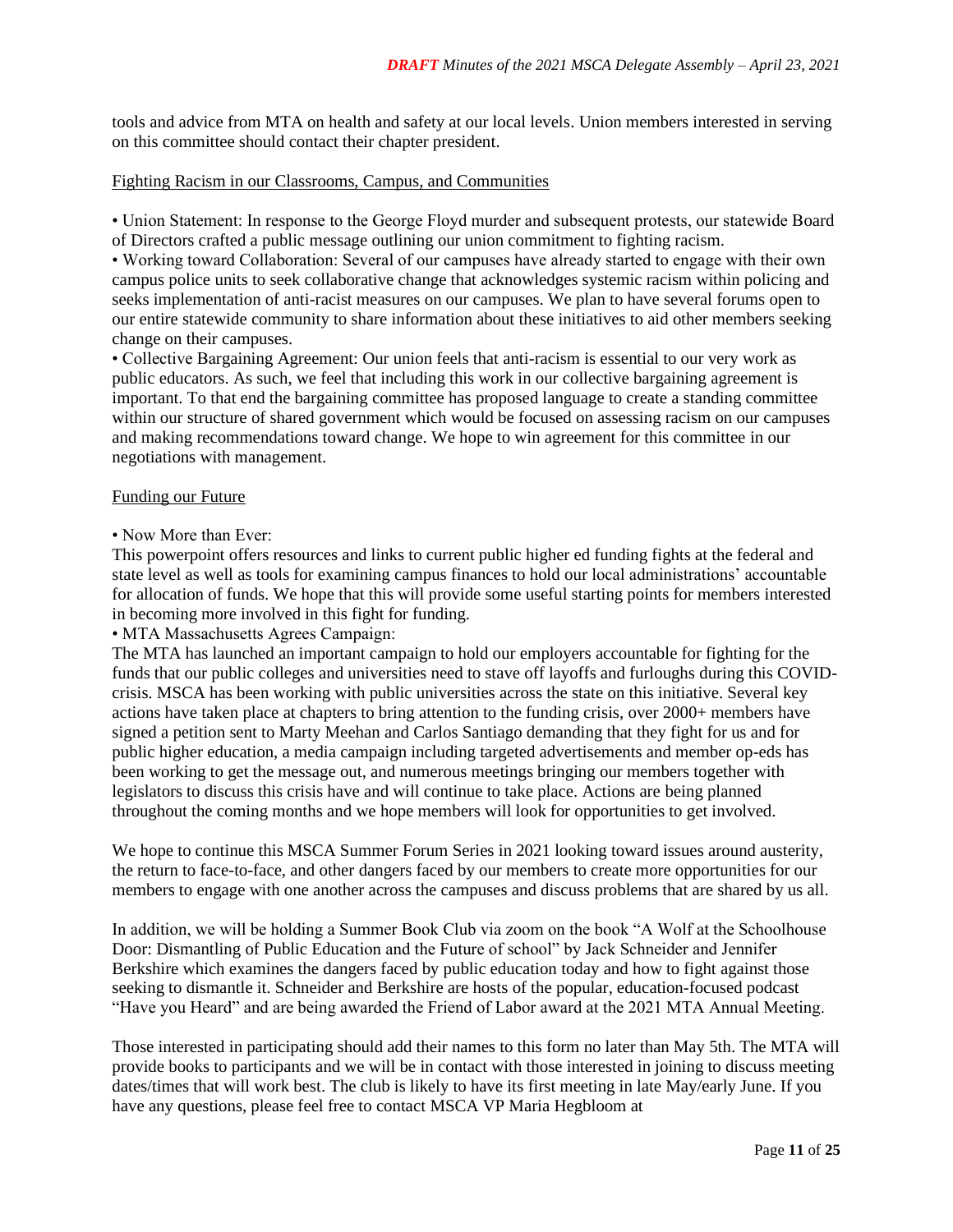hegbloommaria@hotmail.com.

# *Strengthening ties with the MTA*

One issue that often occurs in organizations is that there is a significant amount of information and it is easy for important actions, updates, and ideas to get lost in the traffic. One thing I have tried to do is to better package information that might be of interest and benefit to our members so that this does not get lost in the mix. In particular, I have tried to pull out important information about MTA initiatives, events, actions, state budgets, and legislation that members may want to know about. These reports are shared with the BoD each month and chapter presidents are encouraged to share these with their larger membership. I have included the most recent of these as example (included below).

Overall it is my hope that these efforts have helped to create opportunities for members to become more involved with the MSCA, to connect with one another, to connect to statewide opportunities through the MTA, and overall to feel more ownership in your union as it is through our connections and work together that we have strength!

### **MTA Member Opportunity**

Throughout the year and at their annual Summer Conference, the MTA provides opportunities for educators and union leaders/activists to learn from one another through professional development workshops and conferences. While these offerings have sometimes favored the K-12 classroom and educator experience, we are hoping to grow the higher ed options for members in these areas. So, if you are a higher ed faculty or librarian who has skill in classroom practice, pedagogy, teaching and learning, union activism, or union leadership and you want to share your knowledge with others, please consider adding your name to this facilitator database so that you can be considered for upcoming conferences, workshops, and events. The MTA provides a gender stipend of \$125/hour for facilitators with additional compensation for recorded sessions or those that have significantly large attendance. Training  $\&$ Professional Learning- Facilitator Database (smartsheet.com)

# **Bargaining Committee & Union Leader Opportunity**

The Annual Labor-Management Conference of the National Center for the Study of Collective Bargaining in Higher Education and the Professions, to be held May 17-20, is FREE this year. The conference is titled Higher Education, Collective Bargaining, and the Biden Administration and includes panels on topics such as: bargaining and online learning, adjuncts and strikes, preparing for grievances and arbitrations, and the pandemic and the future of higher education. You can register for the conference here. Please share with others you think might be interested.

# **Budget & Legislative Update/April NEA & FEDERAL UPDATES**

Higher Education Emergency Relief Fund (HEERF): American Rescue Plan Act provides funding for public schools and colleges (massteacher.org)

• The big picture:

o \$4.5 billion for the state – half this spring, half next spring, to be used by 2024

o \$3.5 billion for cities and towns – half this spring, half next spring, to be used by 2024

o \$1.8 billion for our K-12 public schools – all this spring for use through 2024

o \$438 million for our public colleges and universities – all coming to your campuses this spring for use through 2024, half of which goes to financial aid support for our students. This builds on the levelfunding for this year we all won this past fall.

• Find out how much your university is receiving here: heerf-allocation in - american rescue- plan.pdf (massteacher.org)

• Possible uses of this money (HEERF)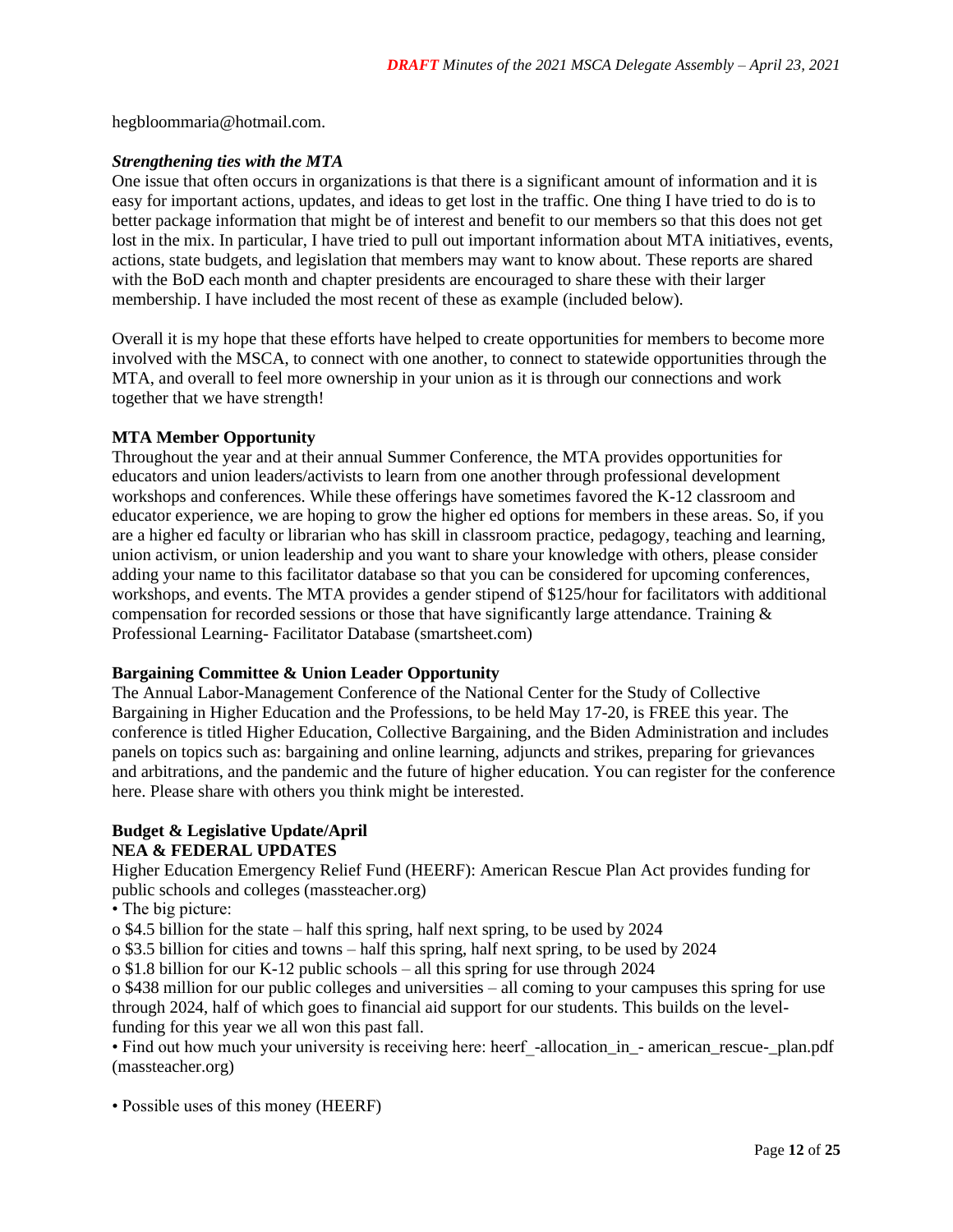o Lost revenue (can mean almost anything) § Tuition, fees, room and board, enrollment declines, supported research, summer terms o Reimbursement for expenses already incurred

o Technology costs association with a transition to distance education o Faculty and staff trainings o Payroll

o Financial Aid Grants to Students

• Ask campuses if they have reports of how they are using this HEERF funding For more information on how these funds can be used and a great toolkit for thinking about how to organize so that this money is spent in responsible ways, check out the NEA website.

# **Biden Infrastructure Bill:**

https://www.insidehighered.com/news/2021/04/01/what%E2%80%99s-2-trillion-infrastructureplanhigher-ed

• **American Jobs Plan** was introduced by the White House in March, a comprehensive infrastructure package that includes provisions to address traditional American infrastructure projects, such as roads, waterways, bridges, air transit. The package also includes \$100 billion for K-12 public schools and \$12 (billion) for community college infrastructure. Congressional leadership is currently translating this into legislation and figuring out whether to move this plan in a bipartisan manner or exercise reconciliation again, like they did with American Rescue Plan.

• **American Families Plan** is the second part of Biden's infrastructure plan, the side of "human infrastructure." This has not been released yet, but is nearly finalized by the White House. We expect it to include additional huge investment in public education and establish a program to provide free community college. First Lady, Dr. Jill Biden has made comments recently asserting free community college will be part of this plans inclusion.

# **Status of Student Debt Relief**

• Sens. Warren, Schumer and Rep. Pressley continue to press on the White House to use executive authority to enact broad-based federal student debt cancellation of \$50,000. The NEA is in support of this and fully believe this is the best pathway forward in getting this done. There are too many hurdles to get this done via legislation, and the NEA and consumer protection groups fully believe that the Presidency has the authority to do this.

• The American Rescue Plan, passed in March, included a provision to make any student loan forgiveness passed between Dec. 31, 2020 and Jan. 2, 2026 tax-free. Typically, forgiven debt, excluding Public Service Loan Forgiveness, would be treated as taxable income. This clears a major hurdle for President Biden to implement broad-student debt cancellation through executive action.

• In April, the NEA led a letter to the U.S. Department of Education demanding an audit of Public Service Loan Forgiveness and provide immediate cancellation of student loans for public sector workers who have served 10 or more years. 17 other national unions cosigned the letter to represent more than 10 million public service workers in the letter.

o We have since received resounding support from community partners and media attention - Business Insider and Politico covered our efforts in exclusive stories.

# **On capital debt relief**

· In early April, the U.S. Department of Education discharged \$1.6 billion in capital debt provided to Historically Black Colleges and Universities (HBCUs), providing relief to 45 HBCUs. These institutions were all participating in the HBCU Capital Financing Program. This was allowed due to the passage of December's COVID relief package – the Consolidated Appropriations Act of 2021.

• American Rescue Plan did not expand on this further and we do not expect additional action in the future.

We cannot emphasize enough the historical investment to public education American Rescue Plan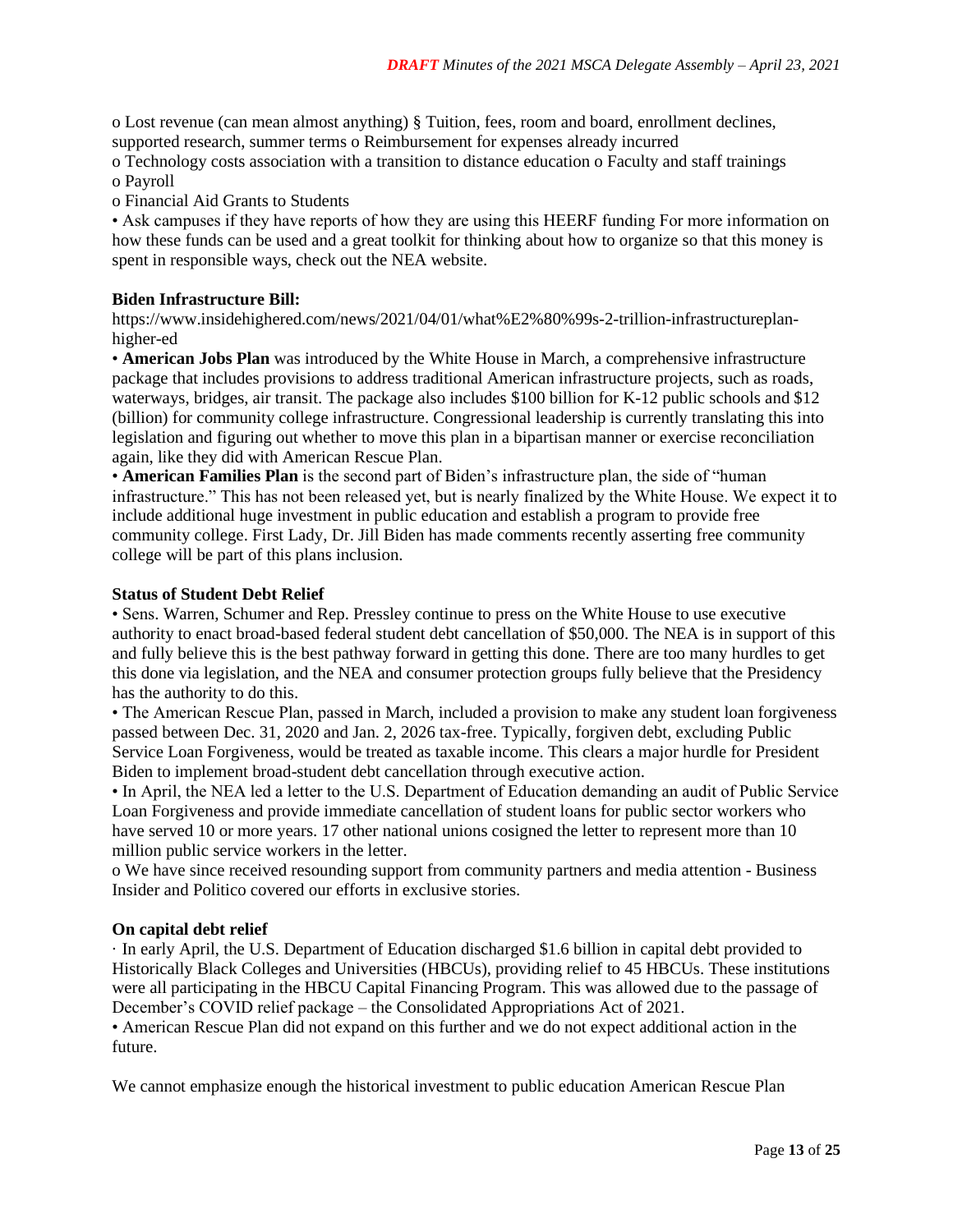provided to public education by including NEA's \$170 billion ask for the Education Stabilization Fund. This included \$40 billion for the Higher Education Emergency Relief Fund (HEERF III).

### **MTA & STATE UPDATES State Budget Updates**

State Revenues are up \$1.5 Billion up from where the state expected. February Tax Haul Shatters State's Expectations, With Collections Rising Nearly 25% | Bostonomix (wbur.org)

State Budget Process - On Schedule for a normal budget year.

**Governor's Budget** – "Level-funded" higher education, which was actually a cut because it did not include any of the other items we had won in the previous budget.

**House Ways & Means Budget** - Increases higher education funding by \$35 million over FY21. Increases funding for campuses at each level of higher education by just about 2%, which will likely be enough to keep pace with inflation. Increases funding for scholarships by \$10 million, bringing the total to \$130 million. Increased funding by \$3.5 million for the SUCCESS program, bringing the total to \$10.5 million. This program provides supports needed to help students who face significant obstacles to be able to thrive and succeed in college.

But, this funding level is well below the \$136 million increase that the MTA has called for to begin the process of providing higher education institutions with the resources needed to meet the needs of all students. The MTA has recommendation of a \$70 million increase to state operating budgets, \$26 million increase to funding for scholarships, and a \$14 million increase for the SUCCESS program.

**House Debate** - The MTA is backing an amendment to the House Budget #746, filed by Representative Sean Garballey (DArlington) to increase the public higher ed allocation by \$120 million, the level that would be required under the Cherish Act. Go here to urge your legislators to support the Cherish Act and to support amendment 746.

**Money Beyond the Budget!** – The legislature has decided to address the \$4.5 billion dollars in one-time Federal Covid aid granted to Massachusetts in a separate budget process. This money must be spent on COVID-related stuff, but this is defined very broadly. This is a chance for public higher education to get some additional funding to offset the past years of struggle. The real discussion/debate on how to use these funds will likely be taken up late May/early June when the state budget is in Conference Committee. But we need to make noise now to make sure our interests are represented in the use of these funds.

# UNION ACTIVISM & MEMBER INVOLVEMENT

While the budget process is only beginning, it moves very quickly and it is important that we make noise now so that our representatives will have us in mind as they move through debates and decide about funding. Our MTA union priorities for this budget include increasing funds to our students through expansion of the MassGrant Plus program and increased resources for student support, health benefits and pay parity for our part-time faculty, as well as increasing overall operating budgets.

This funding is necessary for addressing the significant inequities that the pandemic has illuminated and ensuring that access to educational opportunities is part of how the Commonwealth recovers from this pandemic. investing-in-student-success-fact-sheet.pdf (massteacher.org)

**Legislative Forums** - You can help us to get the message out about why public higher education is so important and the significant need for increased funding to our students and our institutions.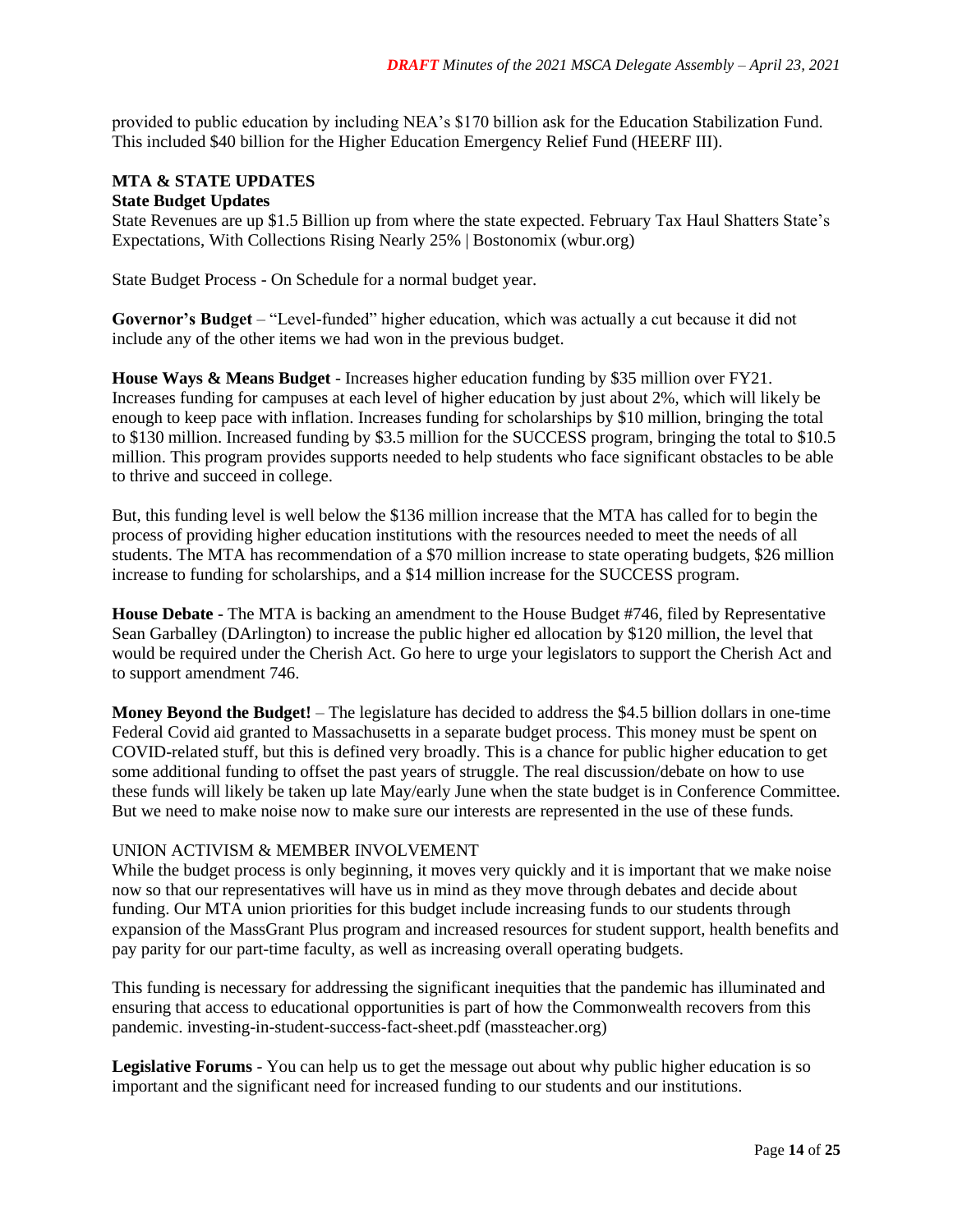Please consider coming to one of the Legislative Forums that will be held through the end of April, beginning of May. If you live or work in one of these districts that is great! But even if you do not, please feel free to attend and help us to represent higher ed.

There will be forums held on:

- Monday, April 26th  $\omega$  4:30 Greater Taunton area
- Thursday, April 29th @ 5:00 Greater Springfield/Chicopee (House)
- Friday, April 30th @ 4:00 Cambridge/Somerville/Belmont/Watertown
- Tuesday, May 4th  $\omega$  3:30 Bedford/Burlington
- Wednesday, May 5th  $\omega$  5:00 Greater Springfield/Chicopee (Senate)
- Thursday, May 6th  $\omega$  4:30 Greater Lowell
- Thursday, May 6th  $\omega$  4:30 Lexington
- Tuesday, May 11th  $\omega$  3:30 3rd Middlesex
- Thursday, May 13th  $\omega$  4:00 Norfolk & Suffolk

You can see more about which legislators will be in attendance and sign up for these forums here: 2021 Spring SDC In-Districts - Google Sheets

Is your representative a Co-Sponsor for the Cherish Act? Our funding fight this year is really only the first step in working to ensure that the Cherish Act is ultimately passed and funding to public higher education is restored to an appropriate level. Unfortunately, we have fewer legislative co-sponsors so far for this bill. Please Urge Your Legislators to Support the MTA Backed Cherish Act! - Action Network

Look for opportunities in May for actions to call your legislators and make some noise for public higher education!

### *Secretary's Report*

### *Nancy George*

In the past year, as secretary of the MSCA, I attended all MSCA Board meetings; took detailed notes during the meetings; and submitted meeting minutes, in the form of a digital file, to the MSCA President, CJ O'Donnell, typically no later than a week after each meeting.

Spring semester I supervised the nomination/election process for the 2021 NEA Representative Assembly to be held this coming summer virtually due to COVID-19. I would like to congratulate those members who will represent the MSCA at the NEA-RA this year:

Chris Gullen (Westfield) Maria Hegbloom (Bridgewater) David Keil (Framingham) Christopher O'Donnell (MMA) Len Paolillo (Bridgewater)

In closing, thank you so much for allowing me to serve you as the Secretary of the MSCA. It has been an honor to serve the MSCA in this way and I will continue to work on various issues that relate to the role of the MSCA Secretary. Thank you again.

*Treasurer's Report Eric Weeks*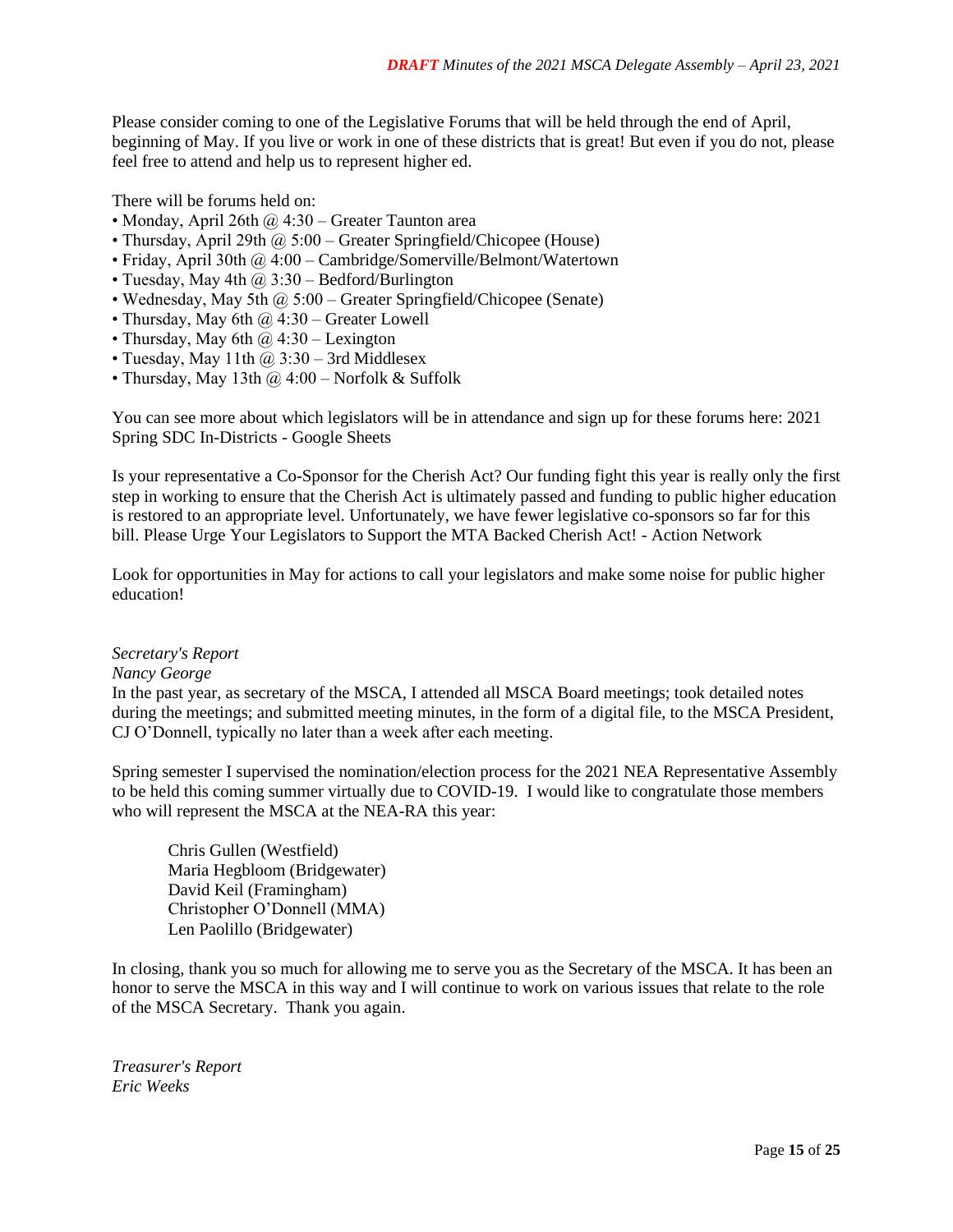It was moved and seconded to adopt the auditor's report, as presented in the Treasurer's Report. The motion passed.

It was moved and seconded to go into the committee of the whole to hear the presentation of the budget and the dues. The motion passed.

Treasurer Weeks presented the MSCA budget and dues structure to the Assembly.

It was moved and seconded to come out of the committee of the whole. The motion passed.

It was moved and seconded to adopt the proposed FY 2022 budget, as described in the Treasurer's Report.

It was moved and seconded to amend the proposed FY 2022 budget so that line item 9060 for Phenom is changed to, *support for student led organizations* at the level of \$4,000.00. The motion passed.

It was moved and seconded to amend the proposed FY 2022 budget, as described in the Treasurer's Report to decrease line 9030 to \$0.00. The motion passed.

It was moved and seconded to amend the proposed FY 2022 budget, as described in the Treasurer's Report to move \$2,500.00 from line 9080 to line 9030. The motion passed.

The original motion passed as amended.

It was moved and seconded to adopt the proposed FY 2022 dues structure as described in the Treasurer's Report.

The motion passed.

### **Second Report of the Credentials Committee:**

Sarah Mabrouk, Chair of the MSCA Credentials Committee, delivered the second Credentials Committee Report: 56 registered delegates, 1 guest. It was moved and seconded to adopt the report. The motion passed.

### **MSCA Committee Reports:**

*Organizing and Unity Leader Report- Irina Seceleanu & Aruna Krishnamurthy*

### (1) Supported Part-time Faculty with Filing for Unemployment Benefits

Given the decrease in student enrollment and number of sections offered at the 9 state universities and the consequent loss of employment for our part-time faculty, we organized 3 unemployment workshops in May and August 2020 to help our part-time faculty members navigate the complex application process for unemployment or reduced hours with the Department of Unemployment Assistance. The workshops consisted of a presentation about eligibility, benefits, reasonable assurance and step-by-step instructions on how to file the unemployment form, and an hour-long Q&A session. Over 300 part-time faculty attended the workshops. We are very grateful to MSCA President CJ O'Donnell, MTA Field Representatives Roberta James and Catherine Santiago, and AFL-CIO Advisor Robert Bower for their help with the workshops.

Upcoming Unemployment Workshop for Part-time Faculty: May 13th, 2021.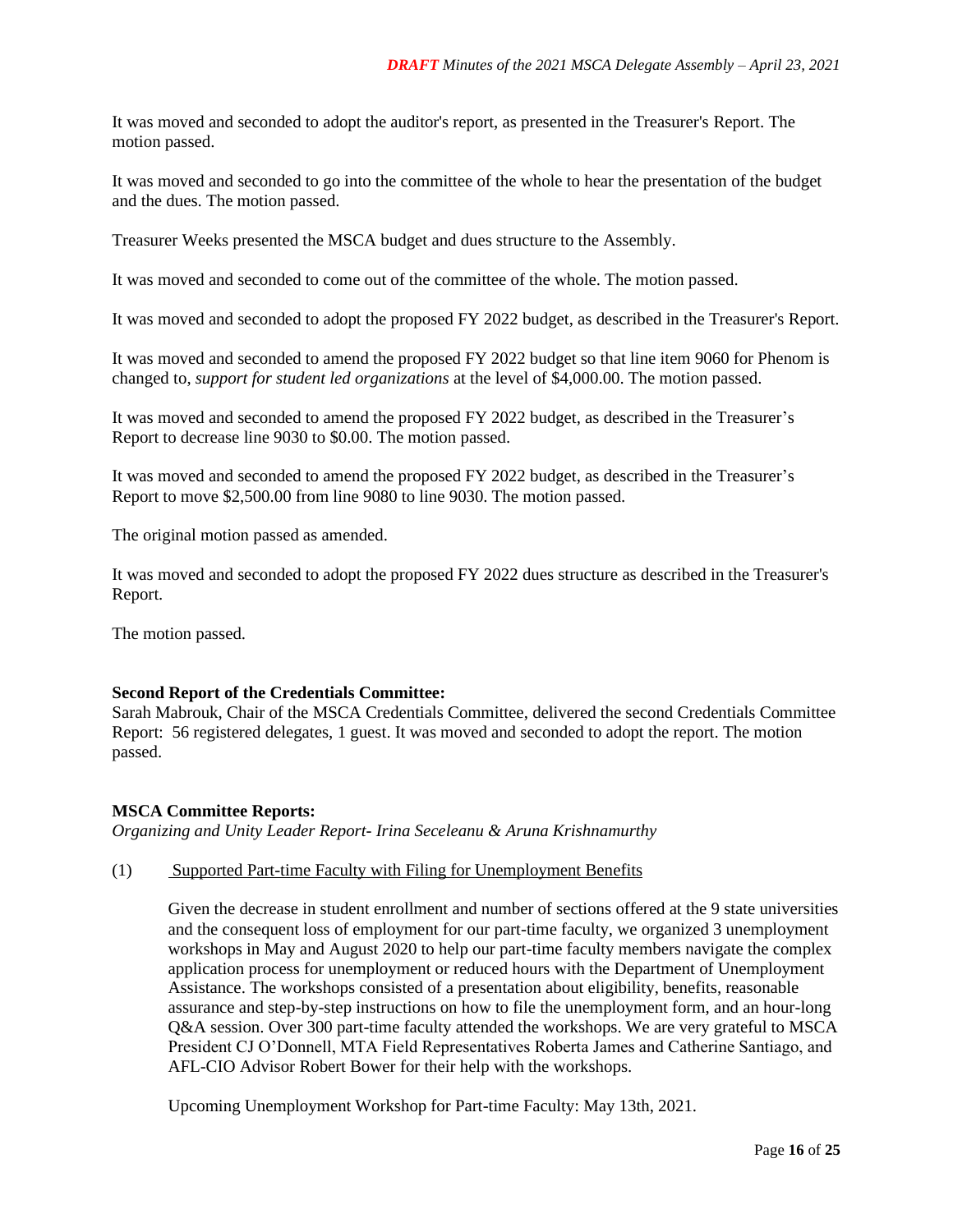After consulting several unemployment experts, CJ and Irina co-authored a step-by-step guide for part-time faculty on how to fill out the DUA form. We received positive feedback from members who were able to use the guide to successfully file for unemployment.

To support our members this past year when the DUA locked their unemployment accounts to prevent fraud, we worked individually with over 200 part-time faculty to unlock their unemployment accounts. Roberta James, Robert Bower and CJ O'Donnell were instrumental in supporting this major endeavor.

### (2) Developed and Implemented Strategy for Recruitment of New Members

Given that recruitment of new hires in this remote environment is very challenging, we put together a 7-step state-wide strategy for recruiting new hires to the union, which included presentation materials for new hire orientation workshops, emails highlighting benefits of union membership, as well as workshops targeted to new hires. These materials were shared with all chapter presidents and implemented at several chapters with very high success rates. We also developed a special campaign focused on our part-time faculty members highlighting the benefits of union membership for adjunct faculty.

We coordinated the efforts of 5 New Member Liaisons that supported the chapter presidents' recruitment efforts.

We worked with the MSCA Treasurer Office to keep track of union membership numbers, as these strategies were developed and implemented.

Given the success of our recruitment efforts this past year, we were invited to present the MSCA recruitment strategy to other higher education unions at an MTA workshop in 2021.

### (3) Organized Campaign for State-wide Funding for Public Higher Education

As part of a coordinated state-wide campaign, we organized a petition urging our state legislators to commit to, at a minimum, level-funding for public higher education for this fiscal year in order to strengthen the ability of our institutions to survive the pandemic. This petition was supported by local efforts of individual chapters that organized their own events ranging from an in-person car rally to online Zoom meetings with legislators. Our petition received 1,000 signatures from our members across the 9 state universities. The campaign was successful, and the Massachusetts legislature voted to approve level-funding plus an additional \$15,000,000 for state universities and community colleges as a result of this advocacy.

However, Governor Baker vetoed these additional funds, so in January 2021 we organized a second campaign petitioning our state legislators to override all 11 higher education line-item reductions that would have slashed nearly slashed nearly \$15 million in funding for state universities and community colleges. Our second petition received over 1,200 signatures having sent close to 2,500 emails to state representatives and senators. Together we made a big difference, as the Governor's vetoes were overridden by the state legislature with very large margins. This is a major victory for the state universities, as the funding cuts would have left our public institutions and our students financially vulnerable during a very difficult year.

(4) Organized Campaign to Add Higher Ed Along K-12 to Phase 2 of the Vaccination Rollout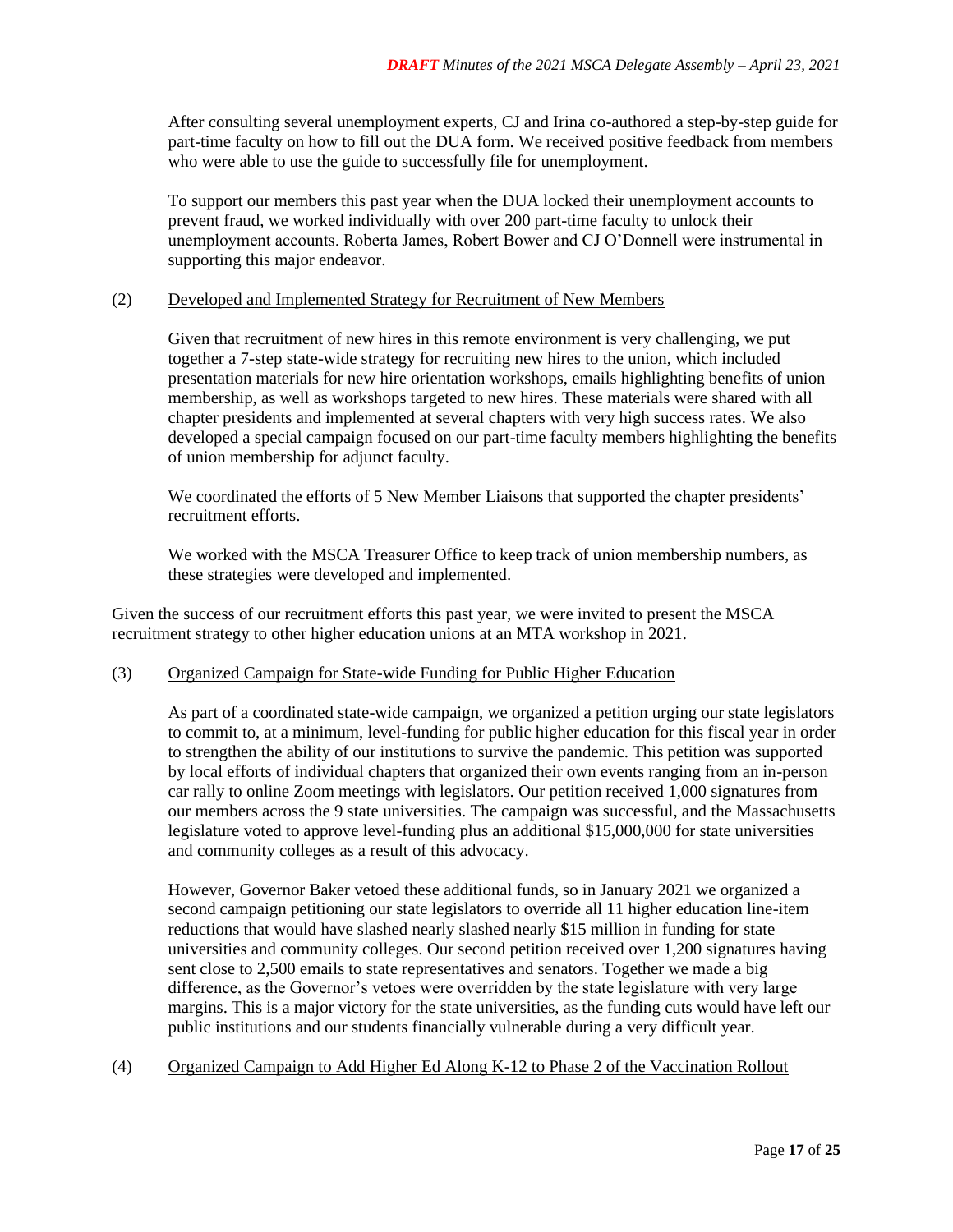We worked with MSCA President CJ O'Donnell to initiate a campaign for adding higher education employees to the Phase 2 for the vaccination rollout in Massachusetts. We worked closely with the MTA, supporting two petitions addressed to Governor Baker that received over 12,000 signatures statewide. We met with various stake holders and legislators to garner their support, gave presentations at various meetings to help build support for the campaign, organized an op-ed writing workshop and published several op-eds in local newspapers. The campaign was successful in a limited way. While we did not gain access to vaccines in Phase 2, we were able to establish several important coalitions that we will be able to build on in future campaigns. The op-eds also created visibility for issues regarding public higher education in the public sphere.

### (5) Organized Workshop on Educator Burnout for our Members

Given the high burnout among our faculty and librarians this past year, we organized a workshop in January 2021 on The Science of Educator Burnout with over 50 members in attendance. The workshop helped validate the experiences of our members by explaining the science behind the physical and emotional symptoms of burnout and provided evidence-based prevention strategies as well as practical suggestions for ways that our members can recover from burnout.

Respectfully submitted, Irina Seceleanu & Aruna Krishnamurthy MSCA Organizing and Unity

#### *Day Bargaining Committee – Maria Hegbloom* **Early Retirement/Voluntary Separation Agreement**

The union reached an agreement with management on 2.2.21 on an early retirement/separation agreement.

The agreement provided  $$25,000$  to members with  $+20$  years service who wish to separate from the university or retire in Spring 2021. We were unable to win backfill language or to extend the eligibility date to cover those members who had submitted an intent to retire prior to December 31, 2021.

While we recognize the benefit of this agreement to some of our members, particularly those who may have a heightened interest in leaving the university during this time of the pandemic, the bargaining committee remains concerned about the potential negative consequences that such types of agreements might have in contributing to the undermining of tenure-track positions on our campuses.

# **Day Bargaining**

The Day Bargaining committee returned to the table on March 31, 2021. We agreed to ground rules which allow us to continue to hold bargaining via zoom even if things return to in-person later in the year. We will also continue to have Silent Bargaining Representatives to be included as an important part of our bargaining team. Our next meeting with management will be Thursday, April 29th from 2:00-6:00. Our bargaining platform was approved by the MSCA Board of Directors on Friday, April 23, 2021. The platform focuses attention on key problems that our bargaining committee seeks to address at the table through a variety of potential proposals. The problems identified in our platform have all come from either our member survey, chapter proposals, or potential coalition bargaining with other higher education unions across the state. Given the work we have done to engage members in the creation of this platform, we feel confident that it represents key concerns and helps to create strong priorities for our upcoming negotiation session.

### **Day Bargaining Survey Report**

We had 892 members complete our MSCA Day Bargaining survey which has provided our committee with a strong description of key concerns and priorities of our members. The survey was constructed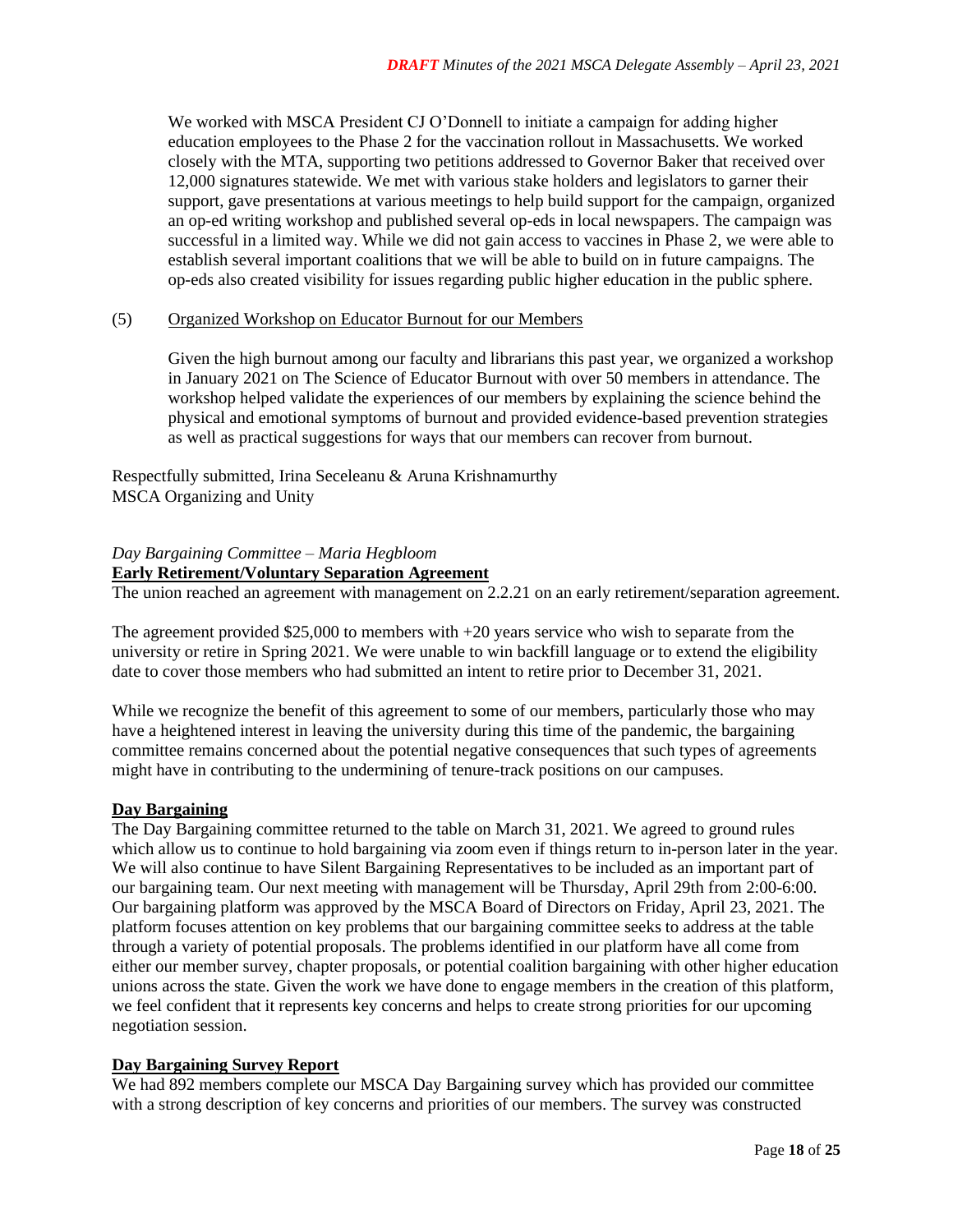utilizing the feedback we received from the prior 2019 bargaining survey and the input we gained from members across all nine state universities during our bargaining focus groups. The key priorities and concerns as well as other information learned from the survey will be important for our bargaining team as we seek to construct a platform that addresses our members' needs. Summary of Findings: (Members can read the full responses below) The survey identified the top concerns of members which focused on the need for increased salaries overall, equity for part-time faculty, and issues around compensation for additional required work. In terms of workload, the increased effort required by the pandemic illuminated several areas of concern including the increased workload around meeting expanding student needs as well as adjusting to new course modalities. Members noted that this increased workload addressing students and teaching has meant a lack of adequate time to focus on research and scholarship. Additionally, members identified concerns around the heavy weight given to student responses in the evaluation process, class maximums and minimums, and the reduction of, and inequities in, the distribution of Alternative Professional Responsibilities (APRs). Relative to campus climate, members noted concerns about lack of faculty and librarian voice in relation to evaluation of administrators, budgetary decision-making and concerns about financial transparency, and the overall reduction of tenure-track positions. Overall, the survey represented clear concerns with salary, increased workload, and a lack of faculty/librarian voice in decision-making.

In addition to general member questions, we also asked specific groups of members about their concerns. These included part-time faculty, librarians, chairs, and professional maritime faculty. While these groups were also included in the full-member survey, finding out about their specific concerns is important to making sure we address their needs. For our part-time faculty we learned that, in addition to salary concerns, instability in employment, increased course cancellations, lack of a seniority system, and lack of office space were key priorities. For librarians, in addition to concerns about the reduction of MSCA librarians throughout the system, concerns were voiced about the desire for better alignment in contract language between librarians and faculty and a desire for a telecommuting option for work post-pandemic. Chairs duties have continued to increase and this additional workload was identified as a key issue along with the minimal stipend that is provided for this work. Professional Maritime faculty identified the need for their licenses to be able to be held in abeyance as a significant priority.

Beyond these key priorities and concerns, we found some significant information that will be important to our bargaining team as we construct our platform for negotiations. Some of these include:

• Full-time, Tenured and Tenure-Track Faculty: In addition to their day-load, 66% teach some courses in the DGCE contract with 50% identifying additional income as the key reason.

• Full-time, Temporary Faculty: 64% of respondents had a terminal degree and had previously held a FT, Temporary position at their current university before. Over 50% have been in their position for 2 years or more suggesting that these positions are being used as more long-term employment options rather than as temporary faculty positions despite the title.

• Part-time Faculty: Many of our part-time faculty members are long-term members of our universities who provide significant service beyond their contractual responsibilities. 71% of the respondents reported working as a part-time faculty member for 6 or more years at our institutions. 54% hold regular office hours for students outside of class and 36% reported participating in university service responsibilities despite these being uncompensated areas of their jobs. The pandemic has also hit our part-time members hard with 53% reporting the loss of at least one course due to the pandemic and 36% expecting even more losses in the Fall 2021 semester. 44% saw a loss of income at their state university positions due to the pandemic with the same number reporting that this has had an effect on their financial security. 43% reported that the primary reason for teaching part-time is the lack of available full-time faculty positions.

Note: following the textual part of the report was a lengthy review of survey results.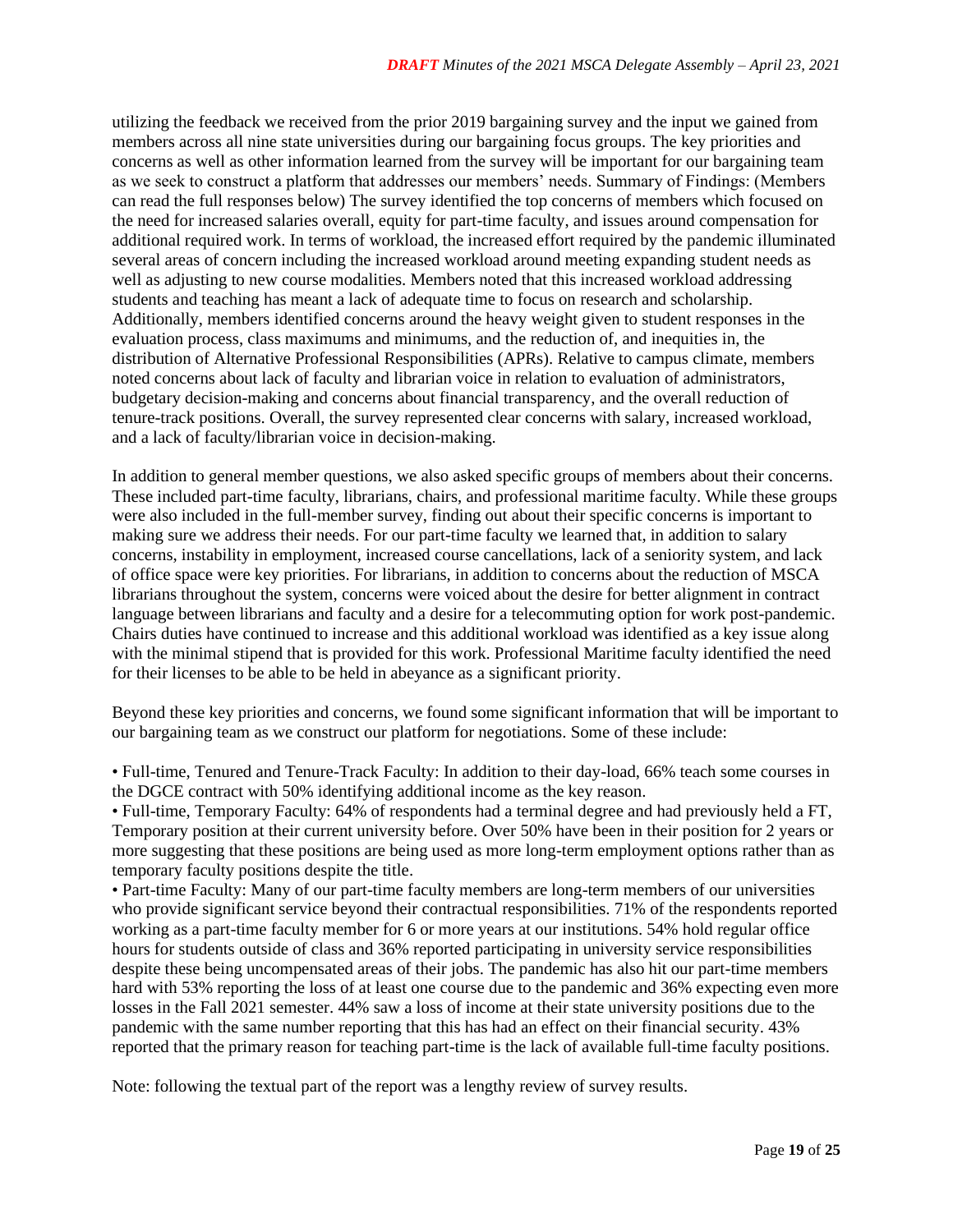### *Bargaining Committee (DGCE) – Irina Seceleanu*

After negotiations for a 1-year contract with no-cost items broke down in January 2021, the DGCE Bargaining Team resumed negotiations over a 3-year DGCE contract. Our existing DGCE contract expired on December 31st, 2020. You can find here a comprehensive list of all MSCA and BHE proposals as well as our committee's monthly bargaining reports for our members. The MSCA proposals advanced at the table are motivated by the following key priorities:

• address inequities that exist between the Day and the DGCE contract with respect to stipends and workload for various equivalencies,

• recognize the currently uncompensated work of faculty when preparing for class prior to the beginning of the semester if their class gets cancelled, or when adapting a course from a traditional classroom setting to an online setting,

• maintain academic quality for online courses by introducing course caps for these courses,

• provide technology support for faculty teaching in the DGCE contract,

• protect the privacy and confidentiality of faculty and students with regards to course management platforms, and

• provide some relief for DGCE faculty during the pandemic by suspending student evaluations and classroom observations.

Stating uncertainty about student enrollments in the future and difficult financial predicaments, management rejected our request for even a modest stipend increase, proposed that DGCE faculty pay the maximum allowed contribution from the employees by law for the Paid Family and Medical Leave Act (PFMLA), and rejected most cost items proposed by the MSCA. Instead, management proposed the introduction of an open comment section on the student evaluation form, the discontinuation of the DGCE pool, several changes to the classroom observation form for online courses, and language that would give the Dean the ability to mandate (unpaid) training to those teaching an online course.

Our team believes that investing in the quality of the DGCE programs and faculty is the surest way to meet the challenges and uncertainty ahead of us. Moreover, while we acknowledge the forecasted decline in the number of high school graduates in the next decade, DGCE courses are for the most part populated by a different student demographic (for example, this past year graduate enrollment at public 4-year institutions increased by 6.2%), and so DGCE courses are not affected to the same extend by these enrollment trends. Finally, with level funding awarded this past year the state as well as the influx of federal relief funds that can be used to offset pandemic related costs and losses (\$200 million across the 9 state universities), our institutions find themselves in greatly improved financial circumstances. For more details about the federal aid received by the state universities, please see this posting from MSCA President on The Truth about Federal Relief. Our team believes that this is the time when our institutions should be investing in DGCE faculty and quality programs, as well as work together with our members to seek solutions to the challenges ahead of us to help shape the future direction of our universities.

We are very grateful to the 100+ silent representatives that signed up to participate in the last two bargaining session; your presence at the table showed management that our members care deeply about the issues discussed at the DGCE bargaining table. We greatly appreciate your contributions during the bargaining sessions and encouragement in support of our team. Please sign up here to join us as a silent representative at the next bargaining session on Monday, May 3rd from 2:00-5:00 pm.

Finally, we are incredibly grateful to the entire DGCE Bargaining Team—Irina Seceleanu (Bridgewater), Rala Diakite (Fitchburg), Robert Donohue (Framingham), Ben Ryterband (MassArt), Graziana Ramsden (MCLA), Todd Hibbert (Mass Maritime), David Goodof (Salem), Chris Masi (Westfield), Sam O'Connell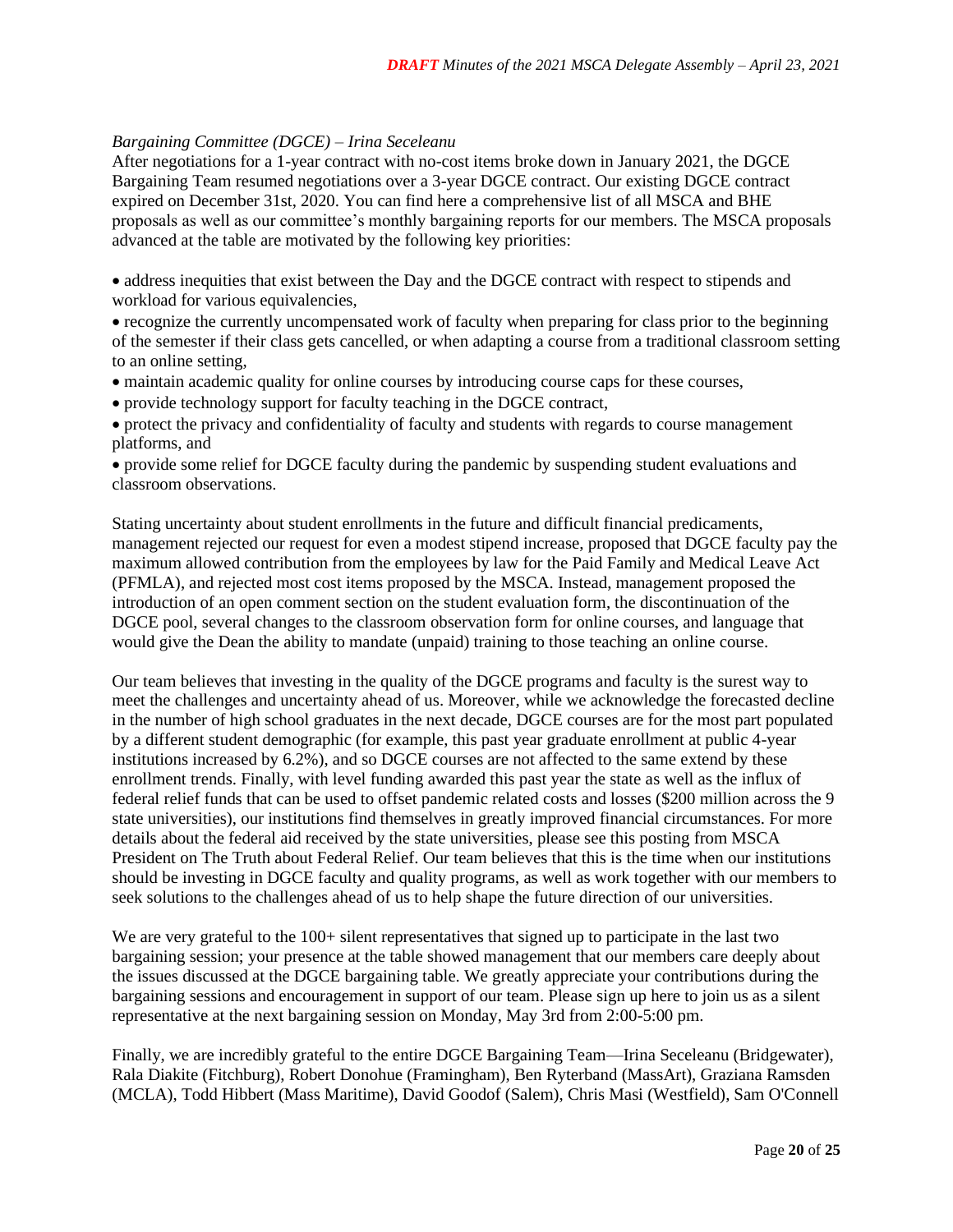(Worcester), CJ O'Donnell (MSCA President), Roberta James (MTA Field Representative)—for their amazing contributions to the DGCE bargaining efforts.

Respectfully submitted, Irina Seceleanu & Rala Diakite DGCE Bargaining Chair and Vice Chair

### *Bargaining Action Report – Chris Gullen*

A brief oral report was made by the Bargaining Action Leader on his activities.

### *Elections Committee – Sarah Mabrouk*

An extension Elections Committee report was distributed to attendees via the MSCA web page. In it, Chair Mabrouk detailed her exhaustive work in investigating possible election vendors, and also reported the following information:

- Nomination papers may be used without concern in pdf format;
- The calendar and rules for the 2022 MSCA Officers Election were adapted and revised from the 2020 MSCA Officers Election and distributed for review to the MSCA Board;
- The Chair emphasized the need for up-to-date off-campus email addresses of members and requested that chapter presidents obtain this information for future use.

#### *Grievance Committee – Robert Donohue*

The MSCA Grievance Committee Chair serves as a resource to campus grievance officers during the initial stages of grievances and works directly with grievants if grievances proceed to mediation and/or arbitration. The MSCA grievance chair also communicates and consults with the MSCA president.

Many grievances are resolved at the campus level. This efficient enforcement of the collective bargaining agreement demonstrates the competence and commitment of the campus grievance officers. If grievances are not resolved at the campus level the MSCA grievance committee determines if the grievance merits being taken to mediation and/or arbitration.

At the beginning of academic year 2020-2021 there were 19 grievances pending mediation or arbitration. Over the course of the academic year the Grievance Committee considered 23 grievances for mediation or arbitration. As of April 23, 2021 there are 12 grievances pending mediation or arbitration. Over the academic year the Grievance Committee was able to resolve 30 grievances.

The Grievance Committee continues to attempt to resolve members' grievances in a timely manner. And, the number of backlogged grievances remains low.

Respectfully submitted, Robert L. Donohue, Ph.D. MSCA Grievance Committee Chair

*Legislation Committee - Katie Riel* **Membership**  Katie Riel - MassArt (Chair)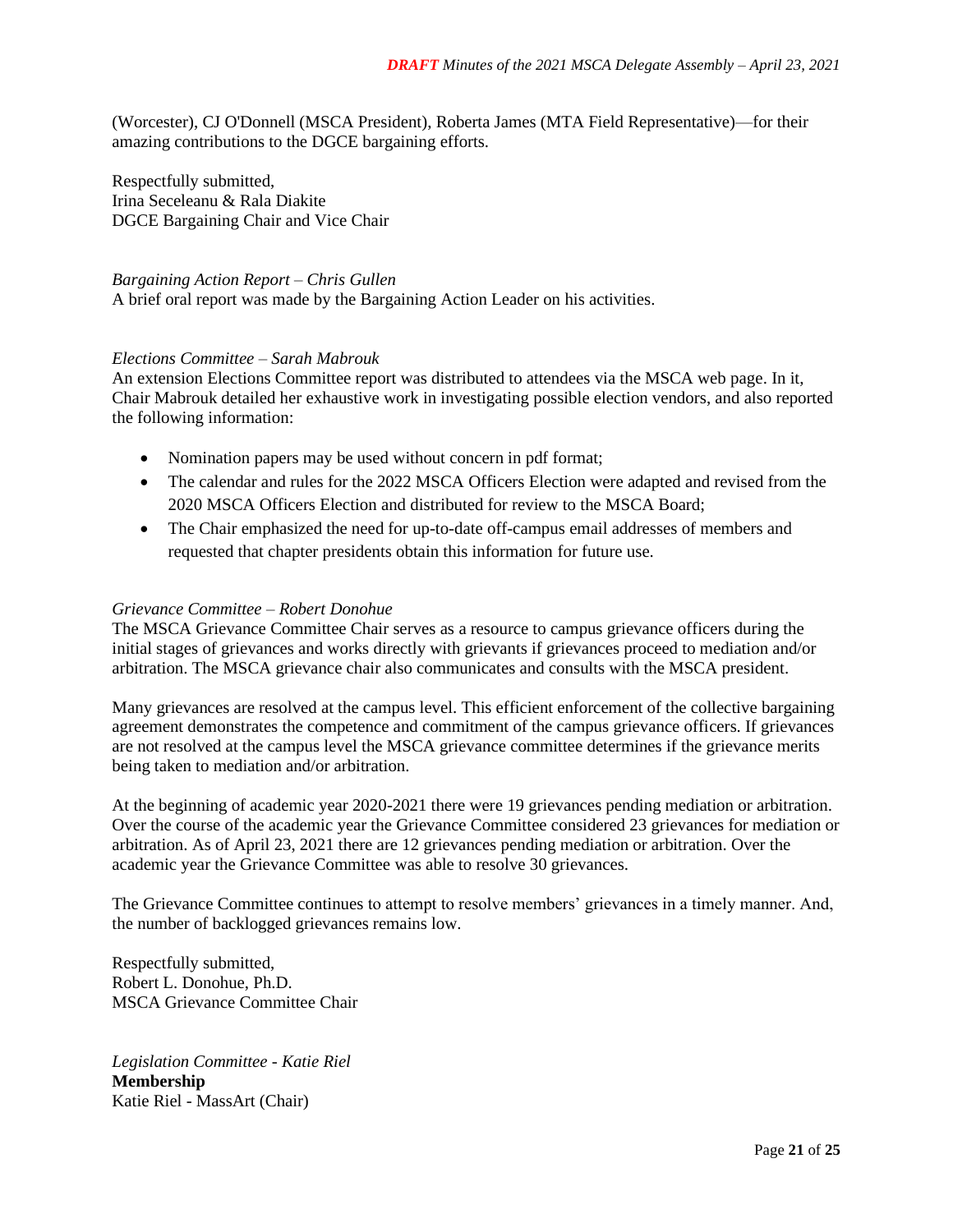Mara Dodge - Westfield (Vice Chair) Michael DeValve - Bridgewater Michael Stassen - Fitchburg Tiffany Chenault - Salem President O'Donnell serves as an ex-officio member

The Legislation Committee met several times during the spring semester and identified a number of projects to work on. Due to the committee members' prior commitments and just the general exhaustion of living through this past year, we did not make a lot of progress on these projects. However, the committee has established a plan to continue work on these projects this summer and into the next year.

# **Identifying Legislation and the Legislation Process**

Working with the MTA, the Committee plans to identify legislation that is important to MSCA members. This includes legislation crafted by the MTA and any legislation that could affect our members. Our continued goal is to gather this information to share with members. In addition, the Committee plans to learn more about the legislation process to better understand the crucial times for advocacy. The Committee hopes to share this information with members to help all MSCA membership understand the legislation process.

### **Actions**

The Committee has worked to share information with membership about actions regarding legislation. Many of these actions have been organized by the MTA and we hope to involve more MSCA members in these actions such as meeting with legislators and attending advocacy days at the State House.

### **Communication**

This is an ongoing component of the work of the Legislation Committee. We have and will continue to share with members information about legislation and actions. We created a survey asking members about their legislative priorities and their ability to attend events and actions. The survey results will help the committee target communication to those issues most important to our members. In addition, one important goal for the Committee is to update and enhance the Legislation page on the MSCA website with information about the legislation process, current pieces of legislation, and planned events and actions.

# *Librarians Committee – Nancy George*

## **Membership:**

Participants included the following MSCA librarians:

Nancy George (Salem), Suzanne Meunier (Framingham), Pamela Hayes-Bohanan (Bridgewater), Kate Flowers (MCLA), Sarah Loudenslager (Westfield), Caitlin Pereira (Mass Art), William Lundmark (Worcester), Linda LeBlanc (Fitchburg). President O'Donnell served as an ex-officio member; Nancy George served as chair and William Lundmark served as vice-chair of the committee.

# **Communication:**

The committee communicated via email and online meeting software.

Nancy George represented the committee at MSCA Board meetings and in librarian-related discussions with other Board members.

# **Concerns and Activities:**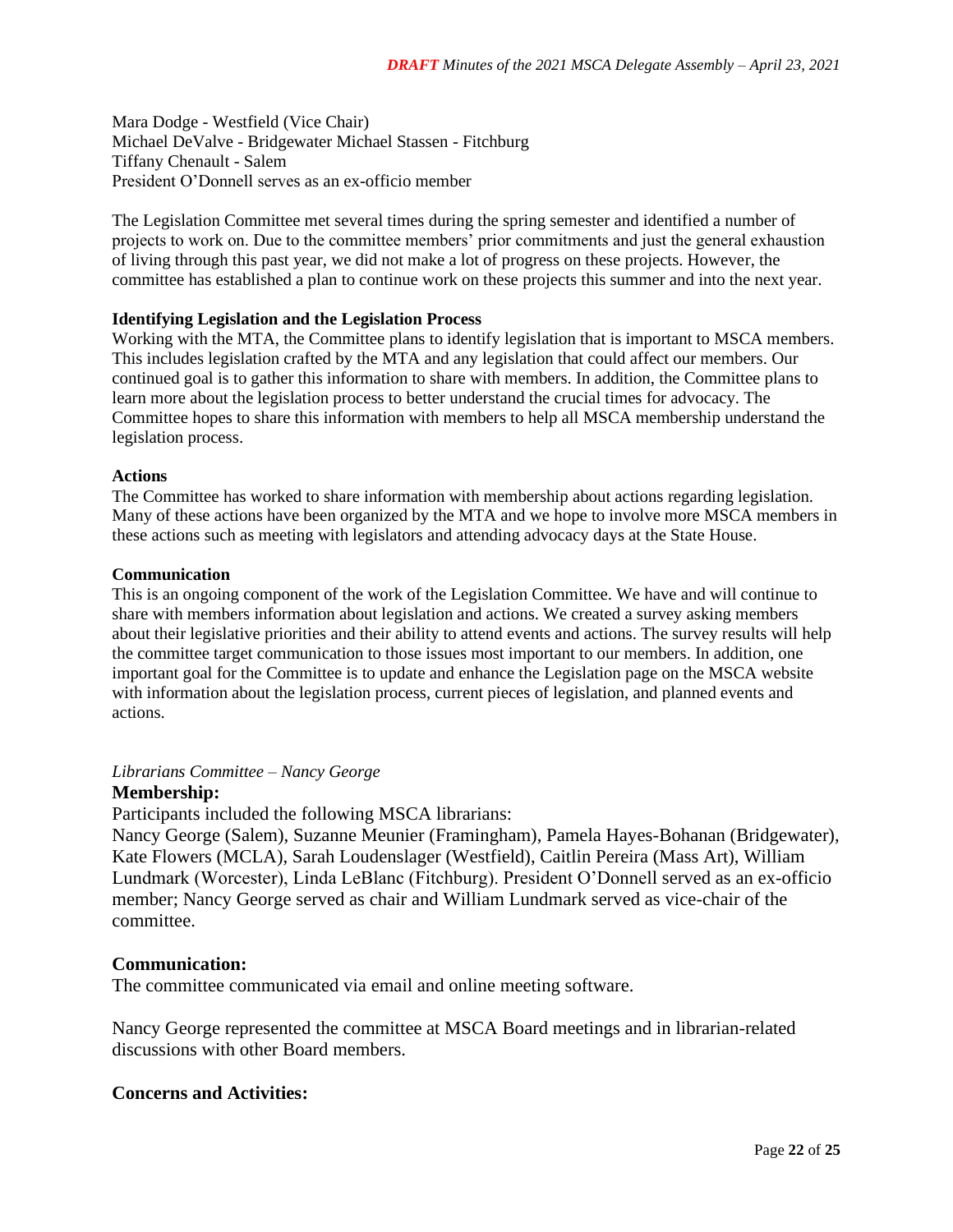# *Deprofessionalization Issues*

This was again a topic that came up at our meetings. Members of the committee are troubled by the trend to hire librarians in positions in non-MSCA units.

# *Workload and Schedules*

As with the previous year, the committee had discussions about the smaller number of MSCA librarians in their libraries and subsequent increased, unsustainable workloads for those librarians remaining at the libraries. In addition, the current remote work environment has shown that librarians may successfully work from off-campus locations. Librarians have stated that additional language in the CBA concerning workloads and telecommuting is desired.

# *Librarian CBA Language*

The committee met with a member of the Day Bargaining Committee to discuss issues relevant to their libraries and librarian language in the CBA. Language previously sent to the Day Bargaining Committee did not have to be updated as the last CBA focused only on COVID-19 issues.

# **Massachusetts Teachers Association – Reports:**

# *MTA Executive Committee Report – Maria Hegbloom*

While the MTA financial position remains strong, we have seen a drop in membership this year. The hope is that this is primarily related to the pandemic, but it also means we need to continue to focus on membership recruitment in this post-Janus world. This is particularly true in higher education as we face increased difficulties with recruitment due to large numbers of adjunct faculty.

# **MTA Legislative Priorities**

The MTA legislative package, which includes 16 different pieces of legislation focused on Pre-K-16, offers some important and strong bills for higher education. Addressing the need for high quality, debtfree public higher education, legislation includes a resubmission of the Cherish Act which would restore overall higher education funding to 2001 levels with new attention to distributing those funds across campuses based on issues of equity and student need; a bill to provide pay equity, benefits, and access to the state retirement system to part-time faculty; 100% tuition and fee remission to higher ed faculty and librarians (including part-time faculty), employees, and their families for state public education institutions; a health and safety bill that addresses issues of ventilation, Covid testing, PPE, and prioritizes health and safety as issues on each campus; and a bill to ensure debt-free education at all our public MTA Leadership President/Vice President Merrie Najimy/Max Page Executive Committee 12 Elected Representatives 1 Higher Education Representative Maria Hegbloom 400 MTA Locals & Chapters 12 Higher Education Locals Board of Directors 70ish Elected Representatives 1 MSCA Representative Keith Washington MSCA institutions of higher education. You can read more about these priorities and find easy ways to reach out to your legislators to support these priorities here: Legislative Action (massteacher.org).

# **Higher Ed Organizing & Campaigns**

It has been a huge year for members across each of the sectors in terms of the need for organizing and activism. In higher education this has included: the fight to end furloughs and bring back faculty laid off during the pandemic; the battle to move higher ed members up in the vaccine schedule; the fight for level funding for our institutions and push-back on the Baker's vetos. MTA has been central to all of these campaigns, has helped to organize higher education members across the state through committees and all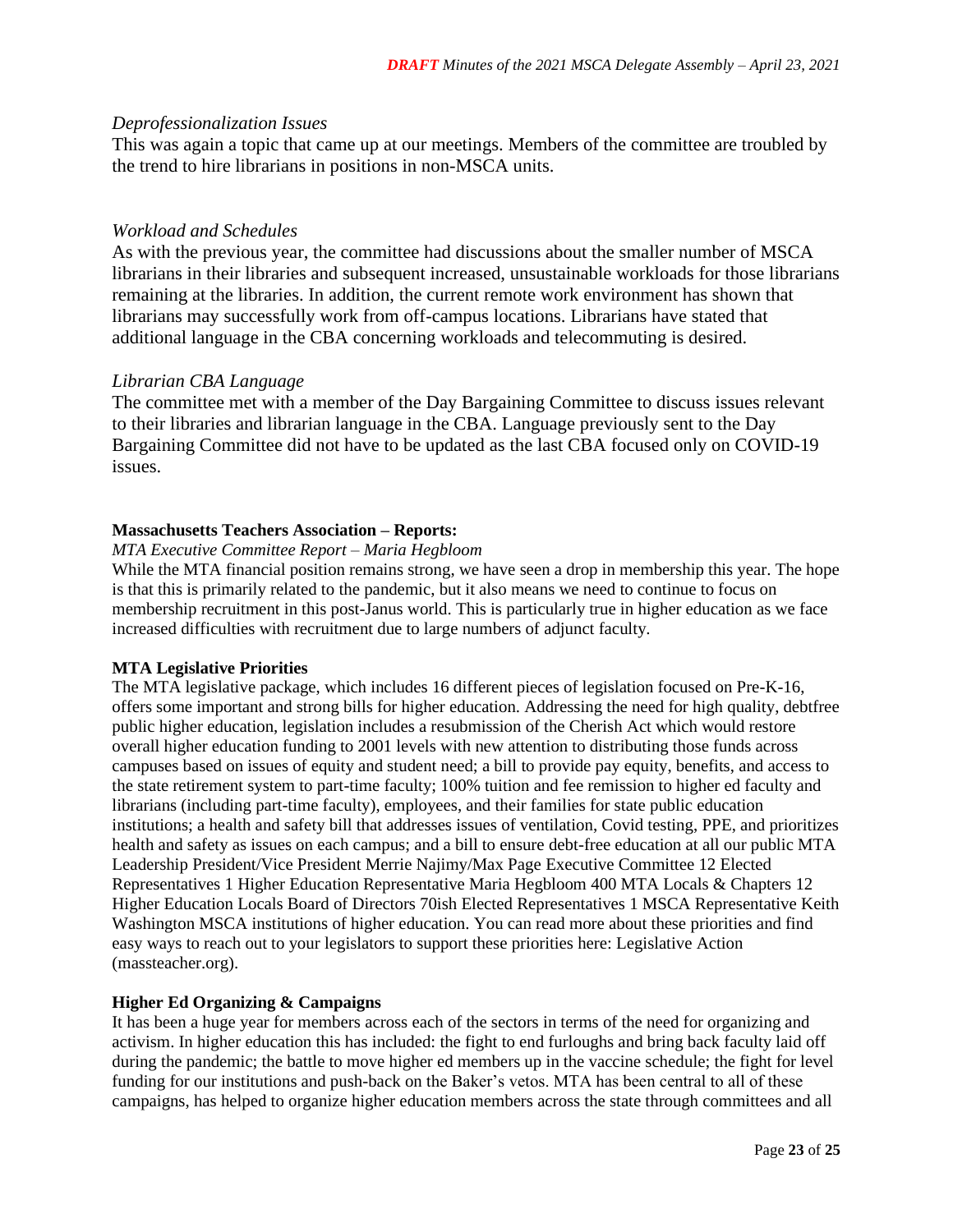member meetings and has provided important materials and aids as we have undertaken this work on our campus. The Massachusetts Agrees campaign Massachusetts Agrees – Massachusetts Agrees has been an important media wing of these battles helping to bring attention to these issues.

### **Training and Professional Learning**

The Training and Professional Learning division of MTA puts on workshops and conferences for members largely around union and leadership skills as well as professional development. This year they also included mental health workshops, meditation, tai chi, and yoga as members worked to ensure selfcare during this tumultuous time. These self-care options are weekly and ongoing offerings that members can continue to take advantage of. TPL also helped to put on the union winter skills conference that had a number of workshops addressing higher education issues specifically and that provided important skills development for members seeking to become more involved with union work. The annual MTA summer conference, which is likely to be held online, presents another opportunity for union and professional skills development for members. In addition, due to the benefit of zoom recordings, many of these different workshops are available to members anytime. You can access these recordings and check up upcoming events here: Training and Professional Learning (massteacher.org)

### **MTA Benefits**

The benefits division of the MTA keeps working on adding member benefits that will have an impact for our members. To that end they added critical illness and accident insurance, along with short and long term disability insurance that is available to members who work 18.5 or more per week. MTA Benefits |

### **MTA Reorganization, Hiring, & Local Support**

Within the ranks of the MTA there has also been some significant hiring that has happened this year in order to provide better support to our locals. This hiring resulted in an additional Field Representative/Organizer assigned to the BHE unions that means an additional Field Representative is now working with the MSCA. We continue to have the support of Roberta James with Catherine Santiago now taking on additional representative duties as well. In addition to this increased support, the MTA has hired three new employees to work as a team of Bargaining Specialists. These specialists primary job is to provide support to the locals for their bargaining, including providing necessary background research and potential standard contract language. Courtney Derwinski was hired as one of these new Bargaining Strategists with particular attention to her experience with higher ed bargaining in the MCCC. Finally, the reorganization of Field staff within the MTA is meant to increase opportunities for K-12 & higher education organization and coalition work through attention to regional districts. It is the hope of the MTA that Pre-K-16 can become a more coherent approach to education activism and that we can all benefit off increased connections between the sectors.

### *BHE/MTA Health and Welfare Trust – Nancy George*

The Board of Higher Education/MTA Health and Welfare Trust Fund administers the Dental Plan and Vision Discount plan for all employees in public higher education who are affiliated with the MTA. There are twelve Trustees, six appointed each by management and by labor. I serve as the MSCA Trustee and as treasurer of the Trust. The Trust has met on a quarterly basis during the pandemic via zoom.

Currently, the fund represents approximately 9000 individuals who hold either individual or family dental plans. Funding is provided solely by negotiated state contributions of around \$15.50 per week per employee (depending on the employee's bargaining unit).

The Dental Plan is currently administered by MetLife. Coverage is up to the annual maximum benefit of \$1,200. Our ratio claims to premium is 78% (as of January, 2021), which is significantly lower than the